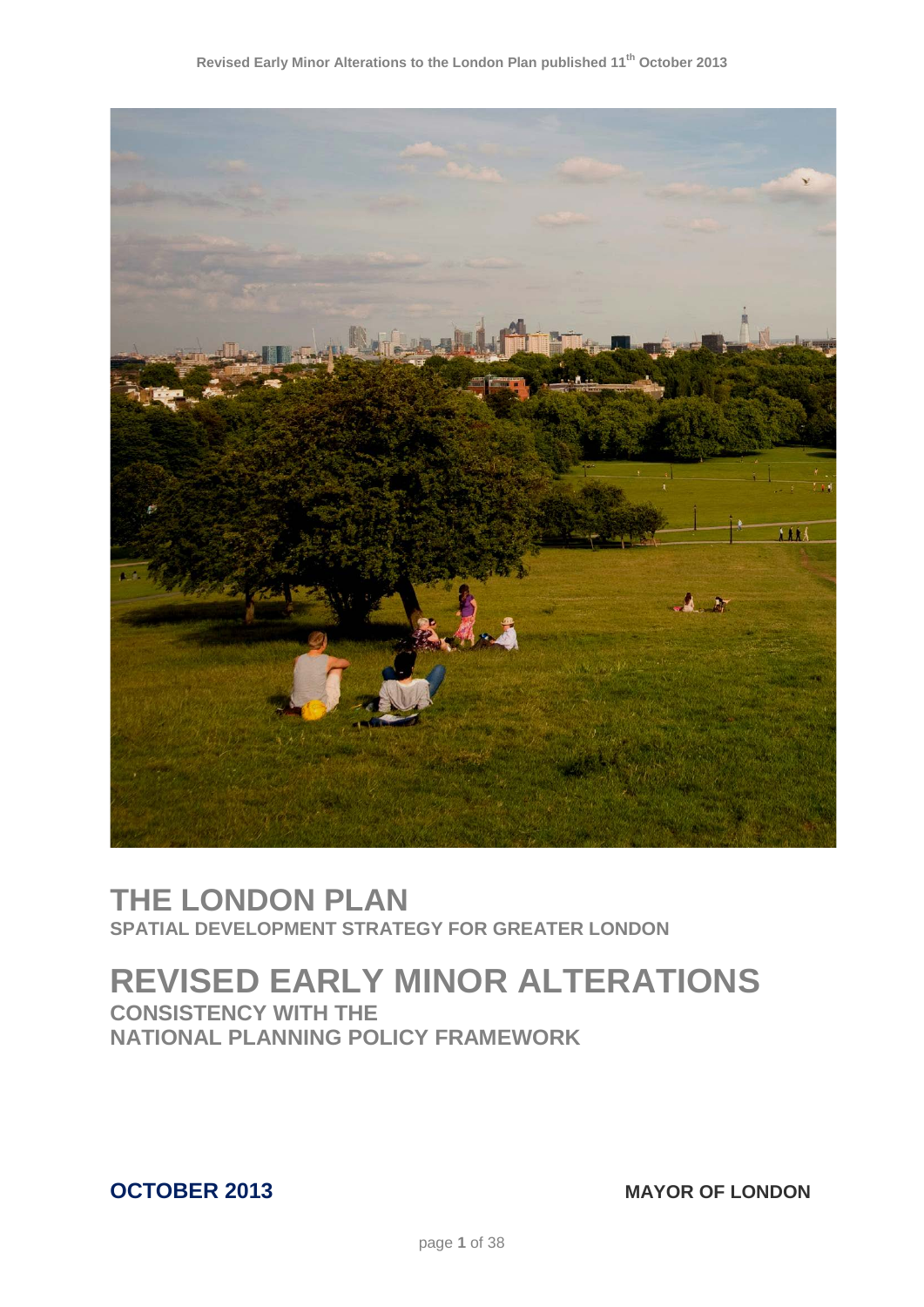# **COPYRIGHT**

# **Greater London Authority**

**October 2013**

Published by Greater London Authority City Hall The Queen's Walk More London London SE1 2AA www.london.gov.uk enquiries 020 7983 4100 minicom 020 7983 4458

Copies of this report are available from [www.london.gov.uk](http://www.london.gov.uk/)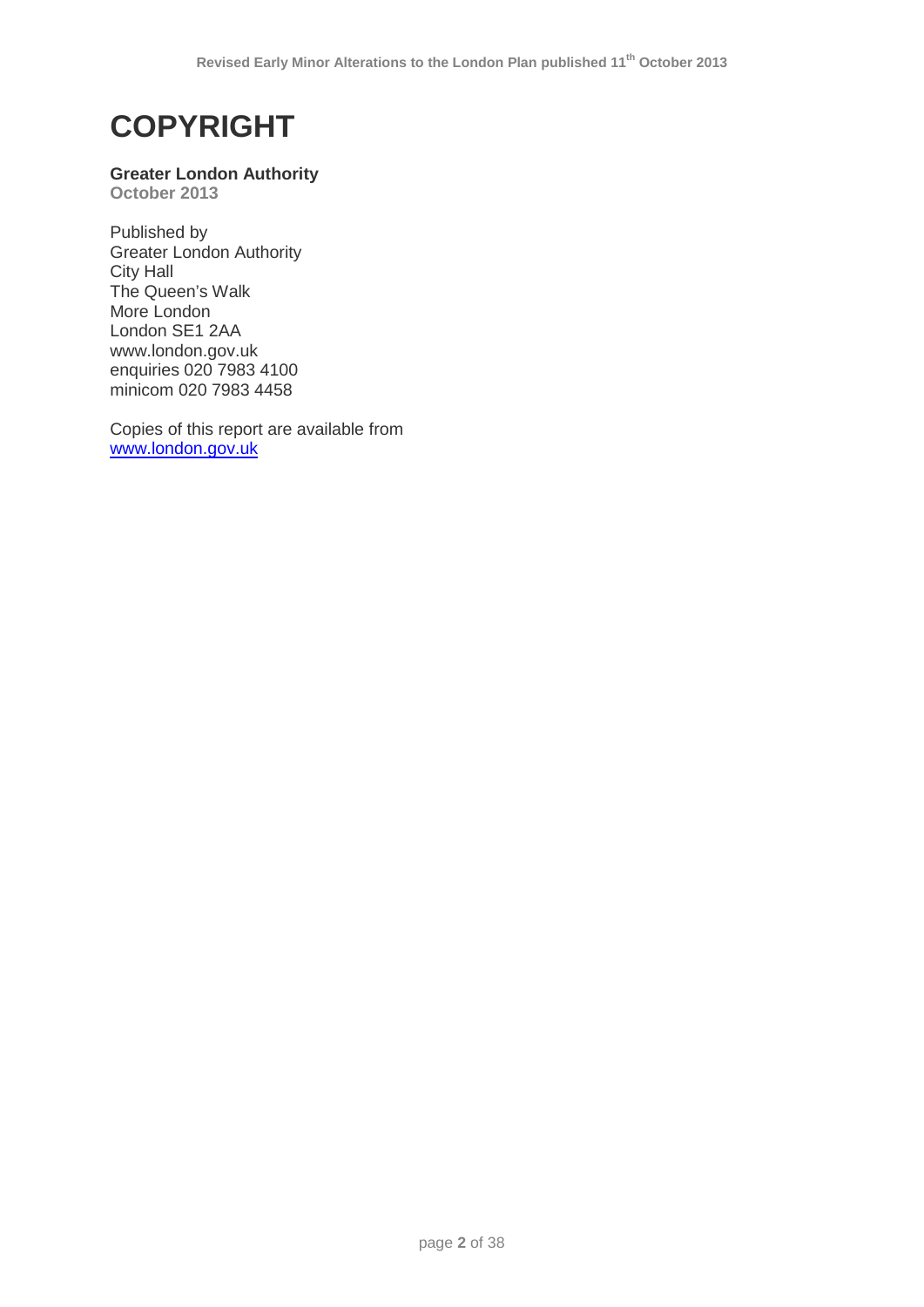# **LONDON PLAN REVISED EARLY MINOR ALTERATIONS**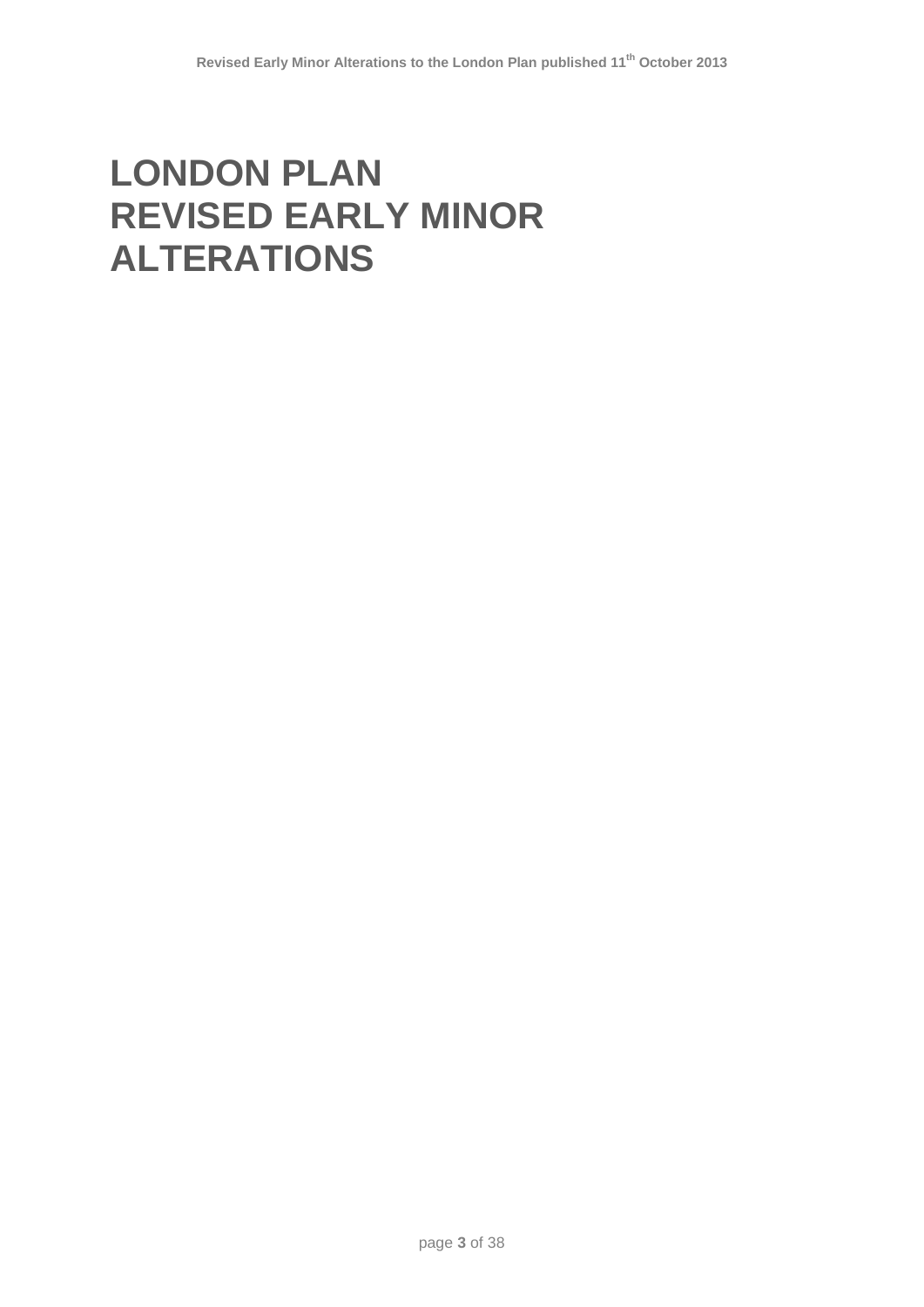# **OVERVIEW AND INTRODUCTION**

#### *Add the following new paragraph after paragraph O.2:*

O.2A The Localism Act 2011 empowers communities to prepare neighbourhood plans for their area. In London, these plans are also required to be in general conformity with relevant policies in the London Plan. The Mayor intends this document to be a useful resource for those preparing neighbourhood plans, and is preparing guidance on how it can be used for this purpose.

# *Amend paragraph O.3*

O.3 The general objectives for the London Plan, and the process for drawing it up, altering and replacing it, are currently set out in the Greater London Authority Act 1999 (as amended), and supporting detailed regulations.

*Add the following new paragraphs after paragraph O.19:*

# **National Planning Policy Framework**

O.19AThe Government has recently published its National Planning Policy Framework (NPPF). This document replaces the Planning Policy Guidance Notes and Statements issued since 1991. It provides guidance for local planning authorities and decision-takers both in drawing up plans and as a material consideration in determining applications<sup>[1](#page-3-0)</sup>. The Mayor has carefully considered the extent to

<u>.</u>

which the policies in this Plan are consistent with those in the NPPF. On the basis of this review, he is satisfied that the Plan reflects the intent of the Framework, and in particular the presumption in favour of sustainable development, and that the detailed policies in the two documents are consistent with each other. Given this consistency, he considers that the London Plan can be seen as the expression of national policy for London, tailored to meet local circumstances and to respond to the opportunities to achieve sustainable development here. He will consider publishing supplementary guidance about the application of the policies in this Plan in the light of the relationship between the London Plan and the NPPF, in conjunction with the Government and London stakeholders.

O.19B A number of alterations have been made to the Plan to ensure it is as up-to-date as possible, in particular regarding references to Government guidance and national legislation enacted since July 2011.

<span id="page-3-0"></span><sup>&</sup>lt;sup>1</sup> National Planning Policy Framework, paragraph 13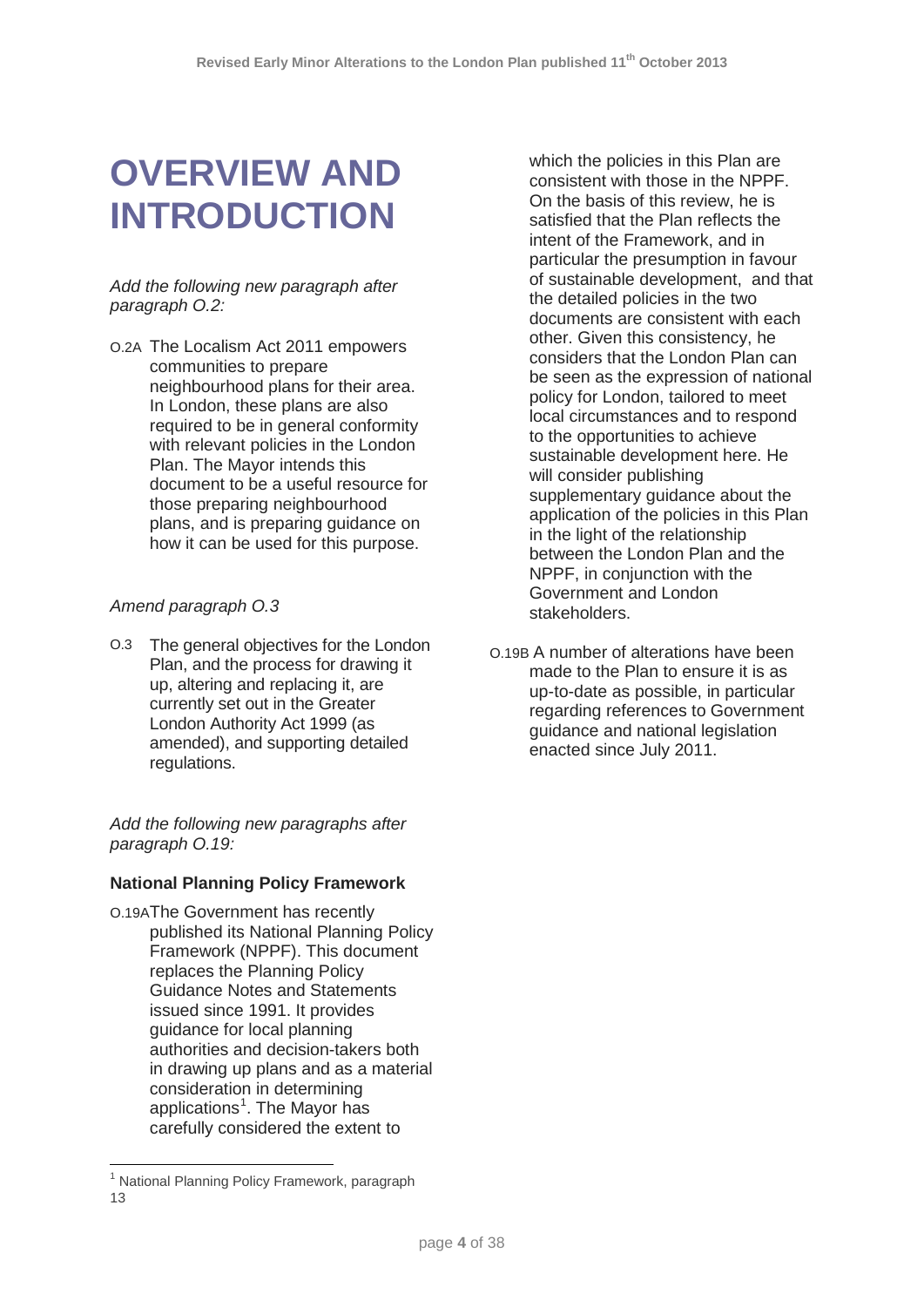# **CHAPTER ONE CONTEXT AND STRATEGY**

#### *Amend paragraph 1.46 in the 'A changing planning system' section*

- 1.46 There are other changes to planning in and for London and the UK more generally that are also addressed in the new London Plan:
	- the change in the London Plan's legal status since it was first written (see para 0.2)
	- the Greater London Authority Act 2007 widened the Mayor's powers to deal with strategic planning applications and gave him responsibility for a number of new statutory strategies. The Localism Act 2011 abolished the London Development Agency and transferred land and housing responsibilities to the Mayor. It also made changes to the procedure for the preparation of the London Plan and other mayoral strategies.
	- The Government has indicated its intention to change the planning system radically, to give neighbourhoods far more ability to decide the shape of the places where people live. The Localism Act 2011 also includes provisions to move responsibility for the planning of large infrastructure projects from the Infrastructure Planning Commission to the Planning Inspectorate, introduces neighbourhood planning and gives all planning authorities a duty to co-operate in relation to planning of sustainable development. This duty requires planning authorities to work together constructively on planning for strategic matters affecting at least two planning areas, particularly sustainable

development or use of land in connection with strategic infrastructure<sup>[2](#page-4-0)</sup>

- The Government is also moving towards new development making 'zero carbon' contribution.
- Implementation of the Community Infrastructure Levy to raise resources to help deliver infrastructure needed to support growth through the planning system.
- In 2012, the Government consolidated national planning guidance into a single National Planning Policy Framework (NPPF).
- The Localism Act also gave the Mayor power to designate Mayoral Development Corporations (MDCs) to secure regeneration of designated development areas in Greater London. He has decided to establish the first MDC – the London Legacy Development Corporation – for the area covering the Olympic Park and its immediate surroundings. This will assume local plan-making and development management functions for its area.

# *Amend paragraph 1.59*

- 1.59 The content of policies in this Plan is split between:
	- **strategic**: strategically important statements of Mayoral policy
	- **planning decisions**: policies that will be applied by the Mayor and other planning authorities in deciding planning applications
	- **LDF preparation**: advice to boroughs in preparing their Local Development Frameworks (what the NPPF terms "local plans") and to those preparing neighbourhood plans. This falls into two categories. First, areas of

<span id="page-4-0"></span><sup>&</sup>lt;sup>2</sup> Localism Act 2011, section 110  $\overline{\phantom{a}}$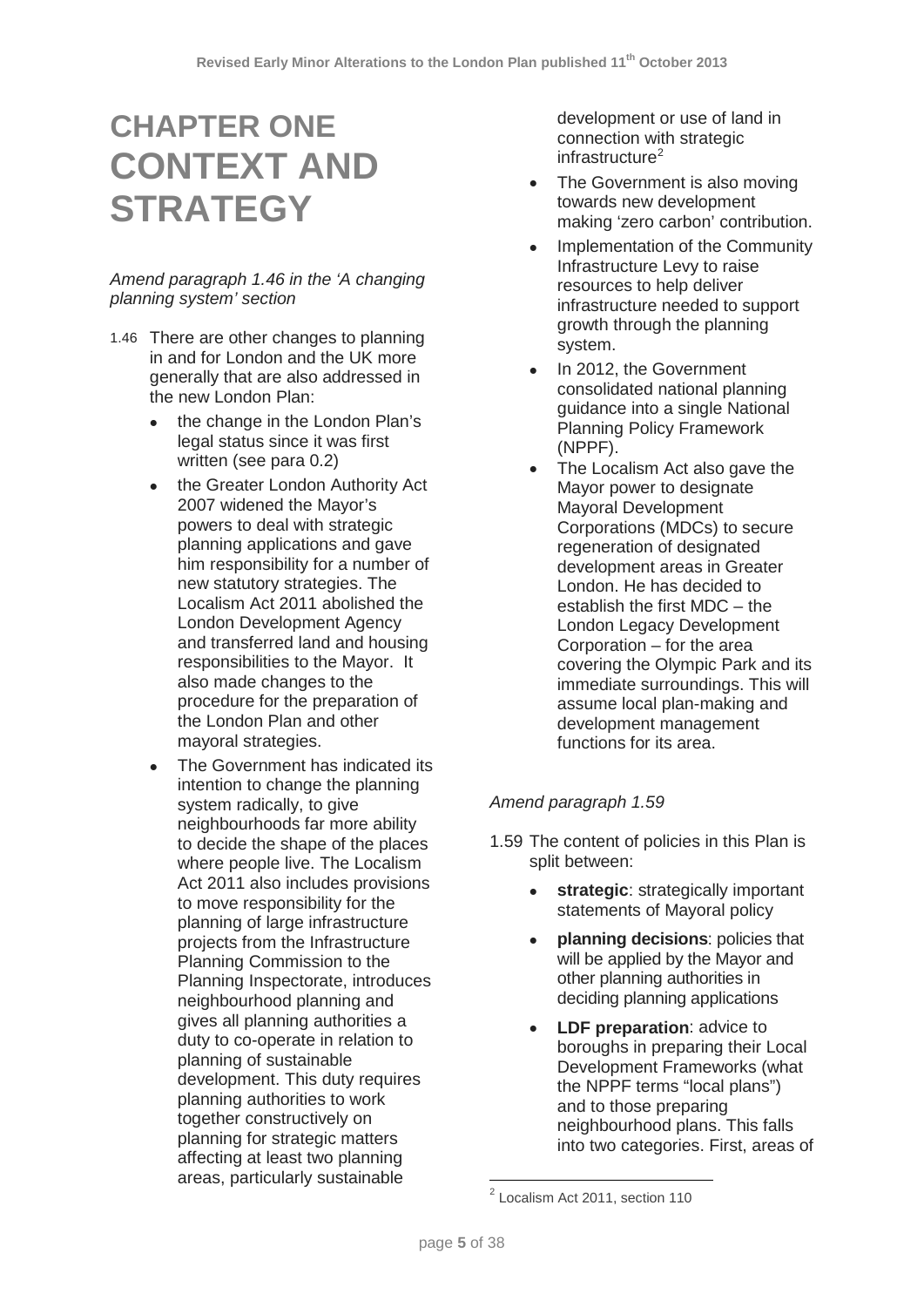flexibility, where authorities/ neighbourhoods may want to consider how its particular circumstances might differ from those of London overall. Secondly, areas where it will be necessary for boroughs/ neighbourhoods to carry out more detailed analyses of local circumstances on which to base policies for local use in determining planning applications.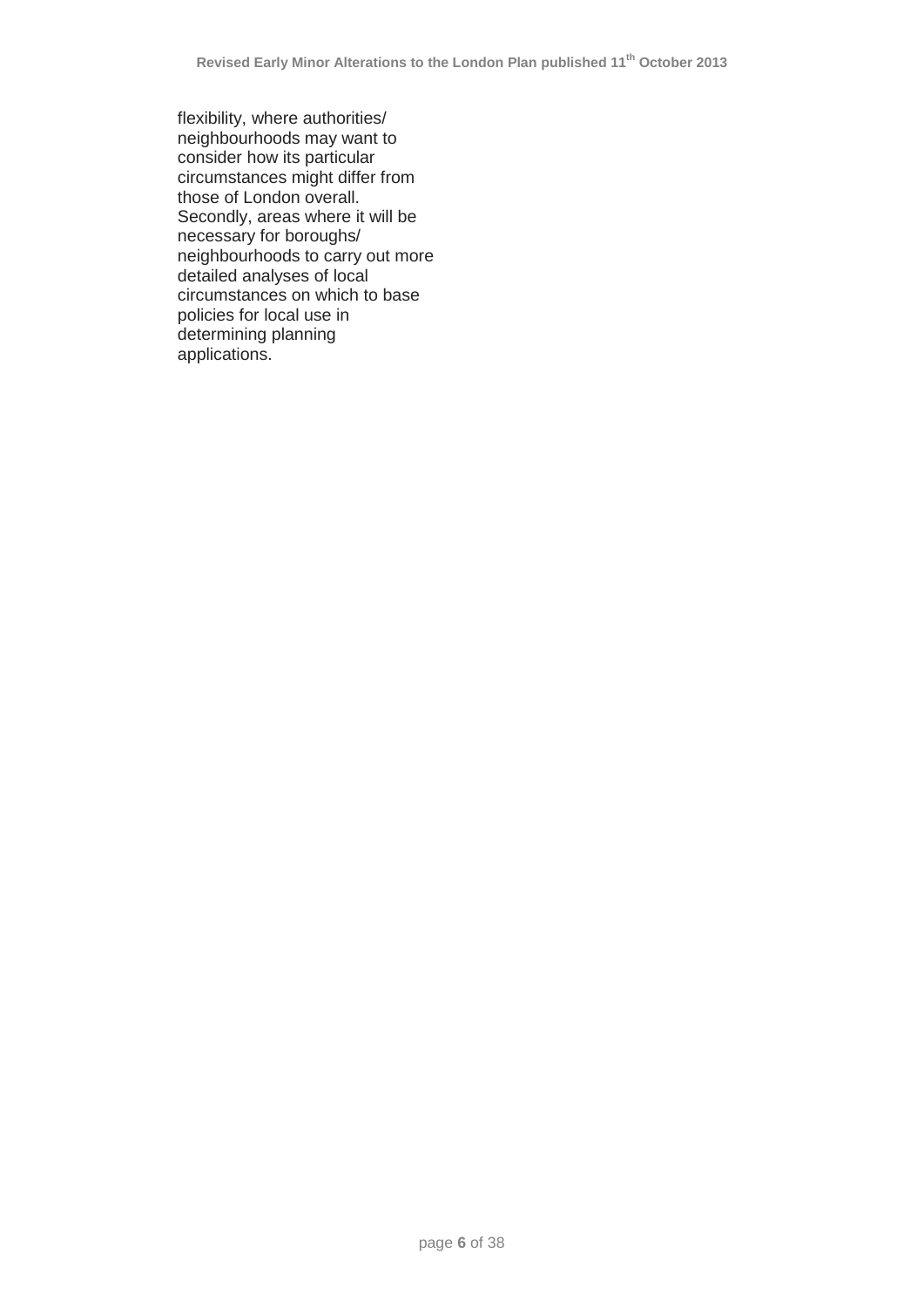# **CHAPTER TWO LONDON'S PLACES**

#### *Amend paragraphs 2.13 and 2.14 supporting Policy 2.2 LONDON AND THE WIDER METROPOLITAN AREA*

- 2.13 London exerts a substantial effect over south-east England. It is inextricably linked with this wider region, whether looked at in terms of patterns of employment, skills and education, housing markets, town centres and planning for retail, airport policy, patterns of commuting, responding to environmental challenges like climate change, management of resources like water and energy, Green Belt, waterways and open spaces or the handling of waste. For all these reasons, and in accordance with the new statutory duty to co-operate (see paragraph 1.46), the Mayor intends to work closely with agencies and authorities in neighbouring regions to develop and implement policies on these and other issues to help facilitate the sustainable management of growth. The Mayor wishes to see effective arrangements in place for effective planning for the London city region and to support cross-boundary work where appropriate. He will work with neighbouring planning authorities and others to this end.
- 2.14 While the Mayor will promote interregional work on key strategic issues, engagement at a more local or subregional level will also be important, in line with the duty to co-operate. The Mayor will encourage and support this more locally-led engagement, especially on matters in which he has a particular responsibility (such as transport) and in realising the potential of growth and coordination corridors (see Policy 2.3).

#### *Amend paragraph 2.16 supporting Policy 2.3 GROWTH AREAS AND CO-ORDINATION CORRIDORS*

- 2.16 In line with the duty to co-operate, the Mayor will also help coordinate the development and implementation of policies (encouraging use of tools like multi-area agreements) for corridors that have been identified as being of importance to London and the wider city region:
	- the Western Wedge extending from west London to the Thames Valley
	- the Wandle Valley corridor through south London and outwards towards Gatwick Airport
	- the London-Luton-Bedford strategic coordination corridor.

# *Amend paragraph 2.23 supporting Policy 2.5 SUB REGIONS*

2.23 The challenges and opportunities facing London have little regard to administrative boundaries. The Mayor strongly supports partnershipbased, cross border working to address them, with working arrangements tailored to particular tasks in accordance with the new duty to co-operate. This will be particularly important where issues (such as the development of opportunity areas) affect more than one sub-region. Strategic agencies will have a role in these where they can add value in delivering strategic and local objectives, for example by providing support for implementing cross borough strategies and initiatives. Where appropriate, partnership arrangements should be extended to include neighbouring authorities, especially to coordinate infrastructure provision and to address common issues affecting development corridors beyond London.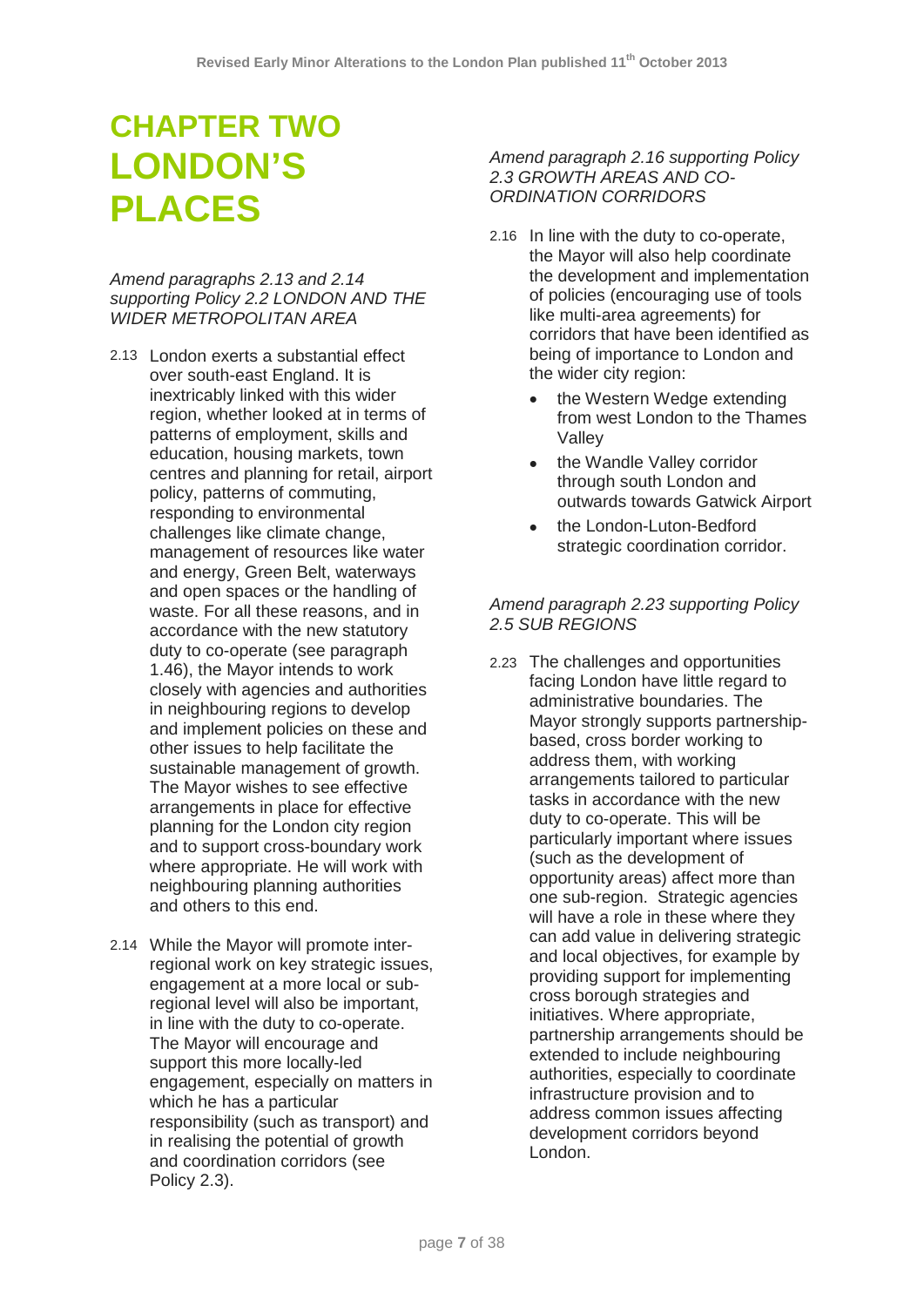*Amend clauses B and Fa of Policy 2.18 GREEN INFRASTRUCTURE: THE NETWORK OF OPEN AND GREEN SPACES and amend supporting paragraph 2.87*

# **POLICY 2.18 GREEN INFRASTRUCTURE: THE NETWORK OF OPEN AND GREEN SPACES**

# **Strategic**

- A The Mayor will work with all relevant strategic partners to protect, promote, expand and manage the extent and quality of, and access to, London's network of green infrastructure. This multifunctional network will secure benefits including, but not limited to, biodiversity; natural and historic landscapes; culture; building a sense of place; the economy; sport; recreation; local food production; mitigating and adapting to climate change; water management; and the social benefits that promote individual and community health and well-being.
- B The Mayor will pursue the delivery of green infrastructure by working in partnership with all relevant bodies, including across London's boundaries, as with the Green Arc Partnerships and Lee Valley Regional Park Authority. The Mayor has published supplementary guidance on the All London Green Grid to set out the strategic objectives and priorities for green infrastructure across London.
- C In areas of deficiency for regional and metropolitan parks, opportunities for the creation of green infrastructure to meet this deficiency should be identified and their implementation should be supported, such as in the Wandle Valley Regional Park<sup>[3](#page-7-0)</sup>.

# **Planning decisions**

D Enhancements to London's green infrastructure should be sought from development and where a proposal falls within a regional or metropolitan

park deficiency area (broadly corresponding to the areas identified as "regional park opportunities" on Map 2.8), it should contribute to addressing this need.

- E Development proposals should:
	- a incorporate appropriate elements of green infrastructure that are integrated into the wider network
	- b encourage the linkage of green infrastructure including the Blue Ribbon Network, to the wider public realm to improve accessibility for all and develop new links, utilising green chains, street trees, and other components of urban greening (Policy 5.10).

# **LDF preparation**

- F Boroughs should:
	- a follow the guidance in NPPF paragraphs 73 and 74 and undertake audits of all forms of green and open space and assessments of need. These should be both qualitative and quantitative, and have regard to the cross-borough nature and use of many of these open spaces
	- b produce open space strategies<sup>[4](#page-7-0)</sup> that cover all forms of open space and the interrelationship between these spaces. These should identify priorities for addressing deficiencies and should set out positive measures for the management of green and open space. These strategies and their action plans need to be kept under review. Delivery of local biodiversity action plans should be linked to open space strategies.
	- c ensure that in and through DPD policies, green infrastructure needs are planned and managed to realise the current and potential value of open space to communities and to support delivery of the widest range of linked environmental and social **benefits**
	- d In London's urban fringe support,

<span id="page-7-0"></span><sup>&</sup>lt;sup>3</sup> EDAW Ltd. London Strategic Parks Project. GLA, 2004 <u>.</u>

Mayor of London/CABE Space. Open Space Strategies Best Practice Guidance. GLA, 2009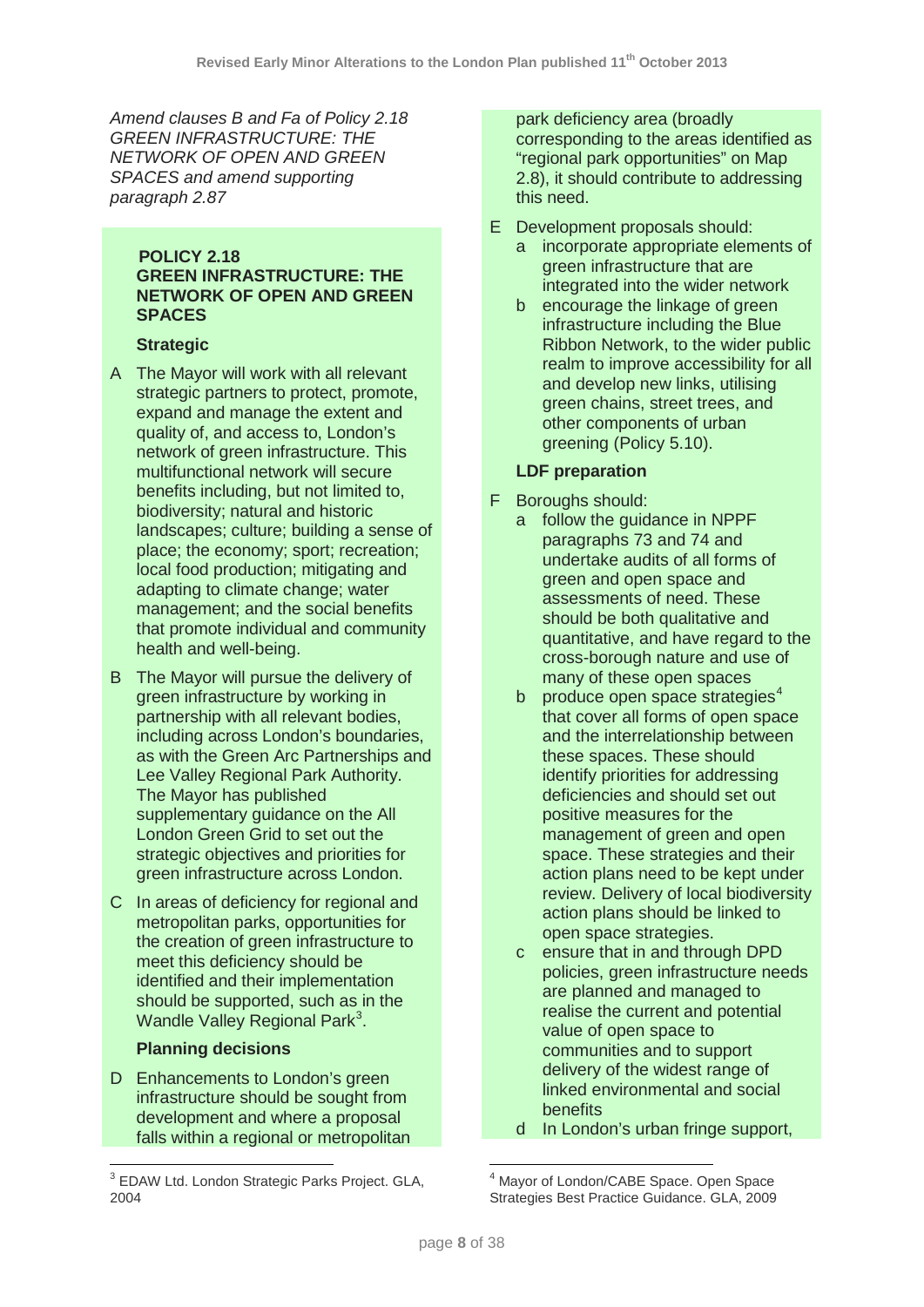through appropriate initiatives, the Green Arc vision of creating and protecting an extensive and valued recreational landscape of wellconnected and accessible countryside around London for both people and for wildlife<sup>[5](#page-8-0)</sup>.

2.87 The East London Green Grid set the sub regional framework for the enhancement of and integration of green infrastructure into the development of that area. The All London Green Grid SPG and the supporting area frameworks have extended this approach to green infrastructure across London and taken together with policies 7.14 to 7.15 this approach is consistent with the NPPF requirement (para 109) to recognise the wider benefits of ecosystems services. It also complements the Green Arc Initiative that aims to improve access to, and the quality of, the countryside around London. The Mayor, working with the boroughs, the London Parks and Green Spaces Forum, The Royal Parks and other key stakeholders (including, where appropriate, those outside London), will support the extension of this approach across London. An example of this cross boundary working will be the Greater Thames Marshes, a Nature Improvement Area.

<span id="page-8-0"></span><sup>5</sup> Land Use Consultants. Bringing the Outdoors Closer to People. Improving the countryside round London: The Green Arc Approach. Green Arc Steering Group, 2004  $\overline{\phantom{a}}$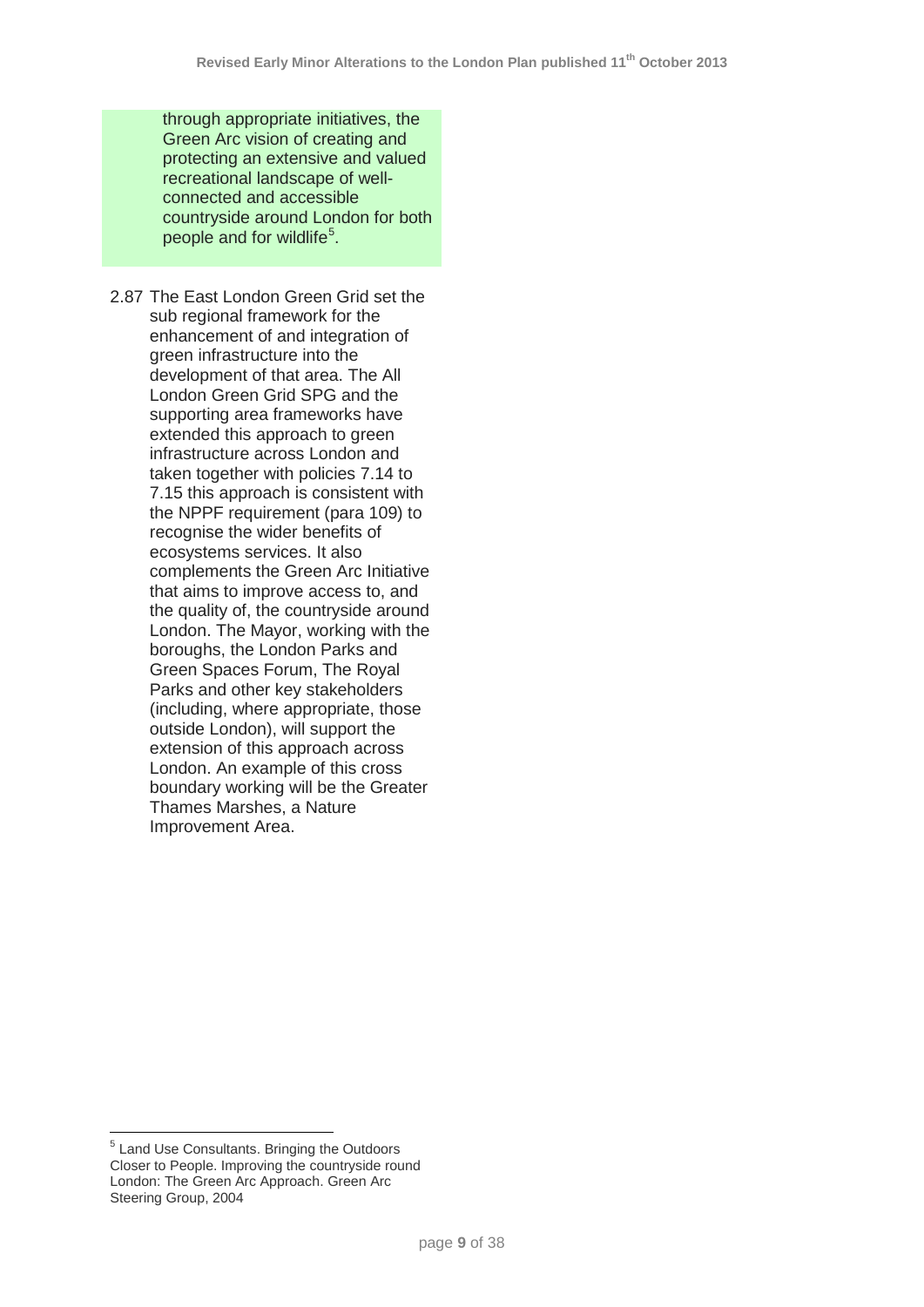# **CHAPTER THREE LONDON'S PEOPLE**

*Amend paragraphs 3.9 and 3.10 (including insertion on new paragraphs 3.9A and 3.10A) supporting Policy 3.2 IMPROVING HEALTH AND ADDRESSING HEALTH INEQUALITIES*

- 3.9 The planning system can play a key role in promoting health and reducing health inequalities. Health inequalities are distributed across different population groups, are often geographically concentrated with poor health closely aligned to poverty and deprivation (see Map 1.3 - Index of Deprivation). The Health and Social Care Act 2012 gives boroughs an enhanced role in improving public health in their area through the emerging 'health and wellbeing boards,' the Joint Strategic Needs Assessments (JSNA) process and the development and implementation of Joint Health and wellbeing Strategies<sup>[6](#page-9-0)</sup>. This will provide an opportunity to align strategies and programmes, including informing plan-making and development management. The new Public Health Outcomes Framework summarises the new public health responsibilities of boroughs and includes outcomes closely linked to planning including air quality, the use of green space, road casualties and fuel poverty.
- 3.9A In response to the health reforms in the Health & Social Care Act 2012, the Mayor and London Councils established the London Health Improvement Board (LHIB) to improve the health of Londoners and reduce inequalities in health

outcomes. The LHIB has since evolved into the London Health Board and the aims and priorities of this new Board are currently being developed. The London Plan will be updated to reflect any implications for health improvement.

- 3.10 The policies in this Plan seek to address the main health issues facing the capital, including mental health, obesity, cancer, cardiovascular and respiratory diseases by seeking to ensure new developments are designed, constructed and managed in ways that improve health and reduce health inequalities. The development and regeneration of areas for regeneration (Policy 2.14) and many of the designated opportunity and intensification areas (Policy 2.13) provide the greatest opportunity to improve health and reduce health inequalities.
- 3.10A New development should be supported by necessary and accessible health and social infrastructure. Planning obligations should be secured, and the Community Infrastructure levy should be used as appropriate to ensure delivery of new facilities and services (policies 3.16-3.19, 8.2 and 8.3), including places for meetings between all members of a community (see policies 3.1 and 7.1). This Plan also aims to create opportunities for employment and economic development to meet the needs of all the community; improve access to green and open spaces and leisure facilities (including using the planning system to secure new provision); support safe and sustainable transport systems (including walking and cycling); reduce road traffic casualties; improve air quality; reducing noise, increase access to healthy foods; create places for children to play; and ensure there is a good array of local services. The Mayor has prepared best practice guidance (BPG) for boroughs and others on promoting public

<span id="page-9-0"></span><sup>6</sup> **Joint Strategic Needs Assessments and Joint Health and Wellbeing Strategies – draft guidance. Proposals for consultation, Department of Health, July 2012.**  $\overline{\phantom{a}}$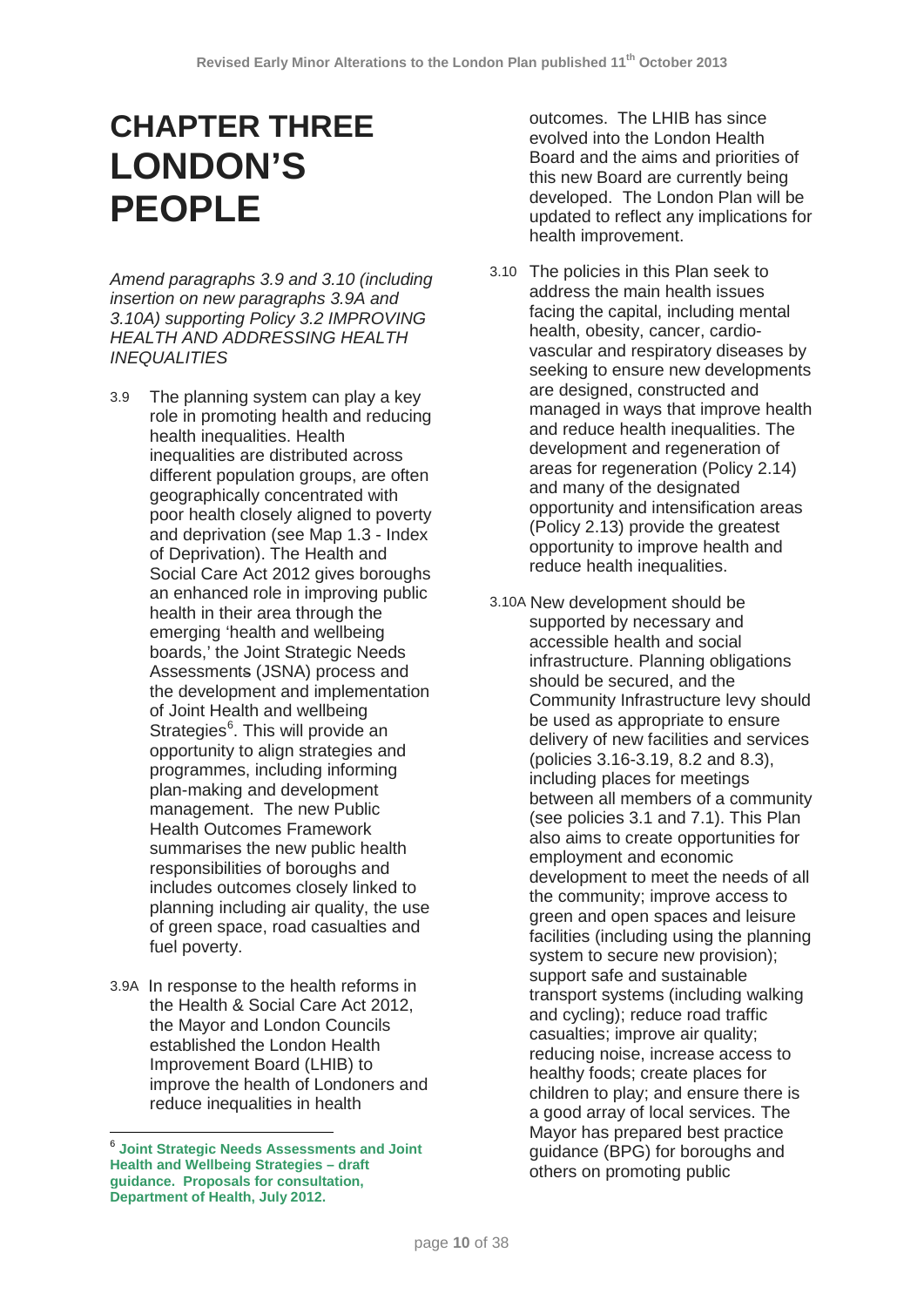health.<sup>[7](#page-10-0)</sup>This includes guidance on a range of tools, including health impact assessments, available to help assess the impact of a development. This BPG will be updated to reflect the new policy and changes to the NHS in London and will include a methodology for undertaking HIAs.

*Insert new paragraph before existing paragraph 3.15, and amend paragraph 3.16, in the 'London's housing requirements' section of Chapter Three*

- 3.14A The Mayor recognises the pressing need for more homes in London and to help boost significantly the supply of housing this Plan sets out the average annual housing targets for each borough until 2021 as a minimum level for delivery. These targets are informed by the need for housing as evidenced by the 2008 Strategic Housing Market Assessment and London's housing land capacity as identified through the Strategic Housing Land Availability Assessment. Consistent with the recently published National Planning Policy Framework, this approach takes account of London's locally distinct circumstances of pressing housing need and limited land availability and aims to deliver sustainable development.
- 3.16 With population set to increase by 1.3 million in the 25 years to 2031, and average household size declining from 2.34 persons/household to 2.19, the number of households in London could rise by 0.9 million<sup>[8](#page-10-1)</sup>. This approximates to 34,000 additional households a year. However, these figures do not represent the growth in housing requirements over the life of the Plan. This is identified through the GLA's 2008 Strategic Housing

<span id="page-10-5"></span><span id="page-10-4"></span><span id="page-10-3"></span><span id="page-10-2"></span> $\overline{\phantom{a}}$ 

Market Assessment (SHMA)<sup>[9](#page-10-2)</sup> which identifies London's needs for market and affordable housing and informs both the London Plan and the Mayors Housing Strategy<sup>10</sup>. As well as demographic trends the SHMA reflects the Mayor's intention to address the existing backlog in housing need over ten years and takes account of a range of factors including the extent of voluntary sharing by single person households.

### *Amend paragraph 3.22 supporting Policy 3.3 INCREASING HOUSING SUPPLY*

3.22 The housing targets in this Plan reflect London's locally distinct circumstances and draw on the long experience of joint work in London to identify future housing capacity as well as national Government's guidance for conducting SHLAAs<sup>11</sup>. In keeping with practice established in London since 2004, the Mayor has adopted an approach tailored to the take account of local circumstances, based on a robust, proportionate evidence base. This approach takes account of the distinct pressures and 'churn' in London's land market – on average 96 per cent of capacity comes from formerly used sites, often in existing use $12$ . The probability-based approach adopted in London to address this has already been tested and found to be robust  $13$ .

*Amend clause Bi of Policy 3.8 HOUSING CHOICE and add new clause Bj; amend supporting paragraphs 3.44-3.46, 3.54 and 3.56-57; and add new paragraph 3.57A*

 $\overline{\phantom{a}}$ 

<span id="page-10-6"></span><span id="page-10-0"></span> $^7$  Mayor of London. Best Practice Guidance (BPG) on Health Issues in Planning. GLA, 2007

<span id="page-10-1"></span> $8$  GLA. Joint Strategy Evidence Base. GLA, 2009

<sup>&</sup>lt;sup>9</sup> Mayor of London. London's Strategic Housing Market Assessment (SHMA). GLA, 2009

<sup>&</sup>lt;sup>10</sup> Mayor of London. The London Housing Strategy (LHS). GLA, 2010<br><sup>11</sup> GLA. (SHLAA/HCS) 2009 ibid

<sup>&</sup>lt;sup>12</sup> GLA. London's Housing Capacity and Strategic Housing Land Availability Assessment 2009. Study Methodology Overview and Participant Guide. GLA,  $2008$ 

Examination in Public Panel Report on the Draft Further Alterations to the London Plan 2007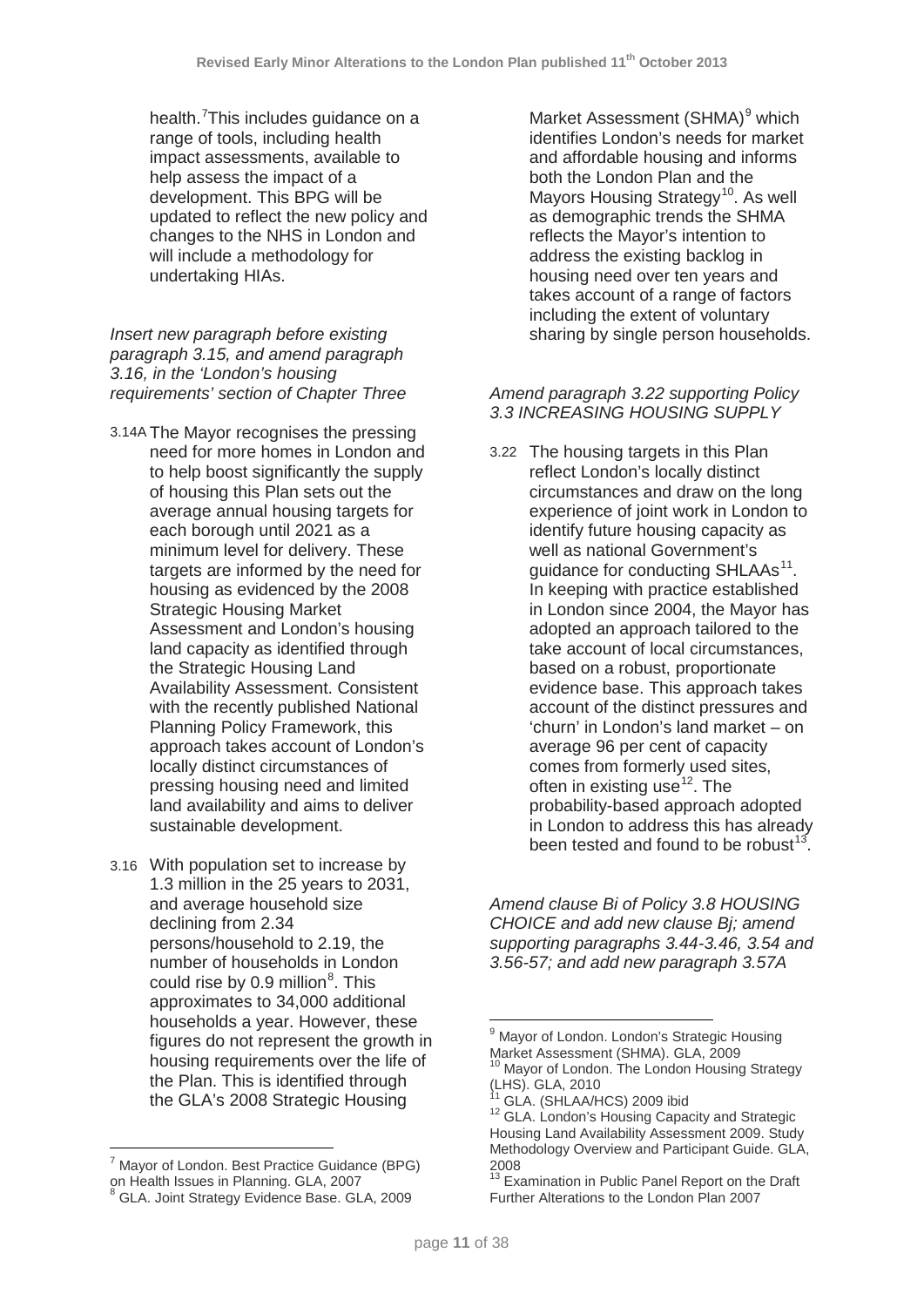# **POLICY 3.8 HOUSING CHOICE**

# **Strategic**

A Londoners should have a genuine choice of homes that they can afford and which meet their requirements for different sizes and types of dwellings in the highest quality environments.

### **LDF preparation and planning decisions**

- B Taking account of housing requirements identified at regional, subregional and local levels, boroughs should work with the Mayor and local communities to identify the range of needs likely to arise within their areas and ensure that:
	- a new developments offer a range of housing choices, in terms of the mix of housing sizes and types, taking account of the housing requirements of different groups and the changing roles of different sectors, including the private rented sector, in meeting these
	- b provision of affordable family housing is addressed as a strategic priority in LDF policies
	- c all new housing is built to 'The Lifetime Homes' standards
	- d ten per cent of new housing is designed to be wheelchair accessible, or easily adaptable for residents who are wheelchair users
	- e account is taken of the changing age structure of London's population and, in particular, the varied needs of older Londoners, including for supported and affordable provision
	- f account is taken of the needs of particular communities with large families
	- g other supported housing needs are identified authoritatively and coordinated action is taken to address them in LDF and other relevant plans and strategies
	- h strategic and local requirements for student housing meeting a demonstrable need are addressed by working closely with

stakeholders in higher and further education and without compromising capacity for conventional homes.

- i the accommodation requirements of gypsies and travellers (including travelling show people) are identified and addressed, with sites identified in line with national policy, in coordination with neighbouring boroughs and districts as appropriate.
- j appropriate provision is made for the accommodation of service families, having regard to local need.
- 3.44 Within the broad requirement between 2007 and 2017 for 144,000 more market homes and for 182,000  $\frac{1}{2}$  additional affordable homes<sup>[14](#page-11-0)</sup>, the Mayor is committed to promoting a real choice of homes for Londoners across the range of tenures to meet their needs at prices they can afford. The SHMA demonstrates the diversity and complexity of London's housing requirements, ranging from the clear priority need for affordable family homes, through those to meet the substantial projected growth in smaller households, to more specialist needs such as those of London's growing numbers of older people. Different tenures will have particular roles in meeting these requirements, with renting as well as owner occupation playing an important part in the private sector and, in the affordable sector, a more diverse range of intermediate housing products providing greater flexibility for movement between tenures and the new affordable rent product intended to address the same housing needs as social rented housing. [15](#page-11-1) The Mayor's London Housing Strategy provides guidance on the housing management measures and short to medium term investment which will help underpin

<span id="page-11-1"></span><span id="page-11-0"></span> $14$  Mayor of London SHMA 2009 op cit  $15$  CLG. HCA. 2011-15 Affordable Homes Programme – Framework. CLG, 2011  $\overline{a}$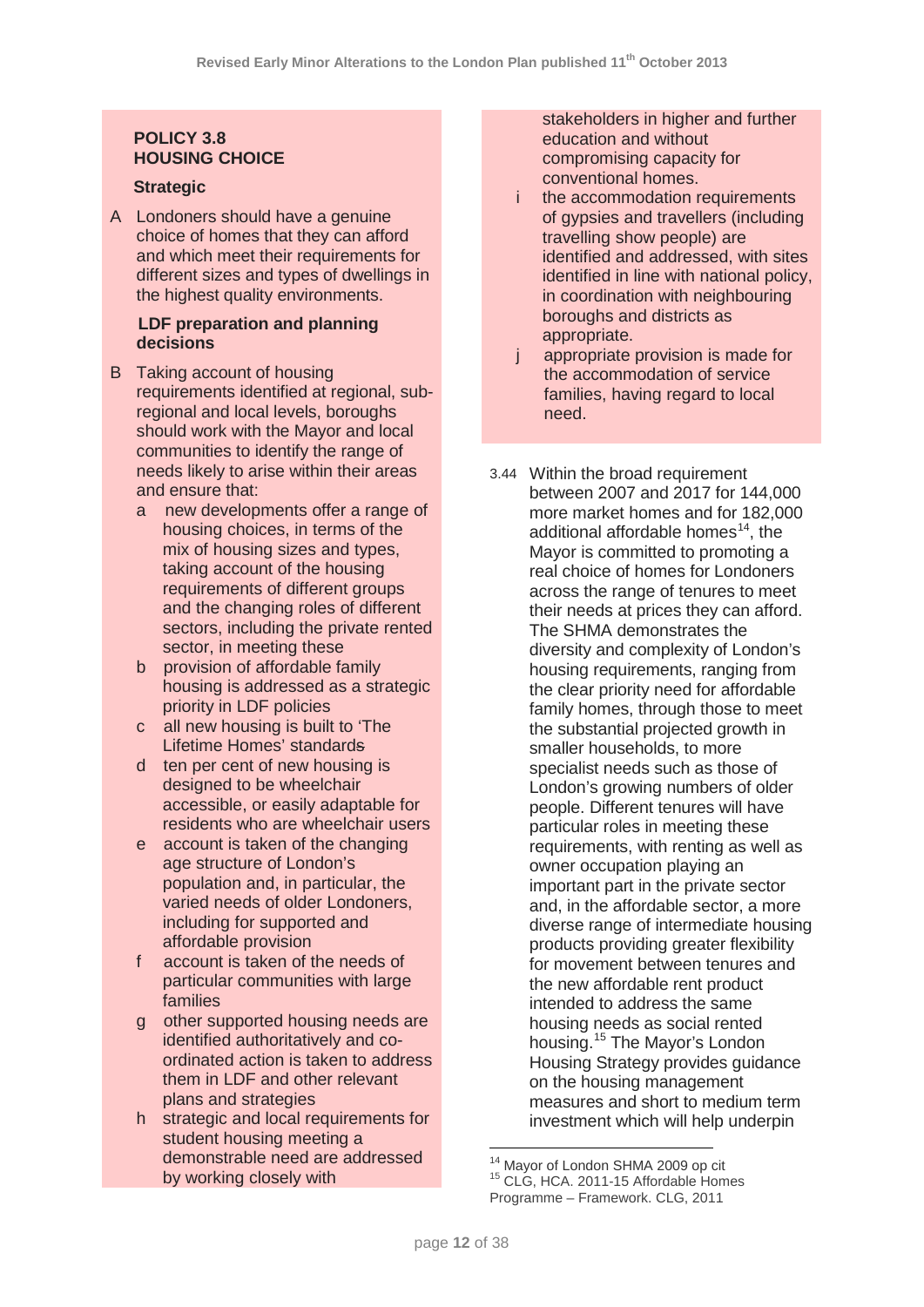this.

- 3.45 These requirements across London have little regard to administrative boundaries. It is essential that new provision anticipated in LDFs reflects strategic as well as local needs. This will require close working between the GLA and boroughs to ensure local, sub regional and the Londonwide SHMAs are co-ordinated and that effective account is taken of subregional and strategic needs, especially when setting affordable borough housing targets. To support this process, the Mayor is already engaging with boroughs and subregional and local Housing Market Partnerships. He will provide supplementary guidance through his London Housing Strategy and other strategic documents to inform and support co-ordination of their approaches to meeting strategic as well as local needs for different types of housing, and local implementation of the strategic affordable housing target, including the breakdown between social/affordable rented and intermediate housing (Policy 3.11). This will be informed by and coordinated with allocation of short to medium term affordable housing investment devolving from the London Housing Strategy.
- <span id="page-12-1"></span><span id="page-12-0"></span>3.46 The Londonwide SHMA identifies housing requirements for the decade to 2017 and will be reviewed by 2015/16, taking account of the requirements of the NPPF. As part of the review process the Mayor will work with stakeholders to investigate the costs and benefits of carrying out a Londonwide SHMA sufficiently robust to inform local needs assessments effectively. As an interim measure the current annual average strategic housing requirement of 32,600 – 34,900 dwellings pa (see paragraphs 3.17 and 3.18 above) should be rolled

forward to provide a longer-term context for LDFs.

- 3.54 Almost one in five London households now live in privately rented homes<sup>16</sup>, and the sector is set to play an increasingly important role in meeting London's diverse housing needs. [17](#page-12-1) Over half of the one in eight households in London that move home each year move into this sector. The Mayor will work with institutional investors to encourage greater institutional involvement, more professional and less fragmented management, greater stability, high quality standards and, potentially, longer term rental periods and affordable homes for rent. He will investigate how changes to the Use Classes Order might support this. More generally, the planning system should complement policies in the London Housing Strategy to support growth in private renting where this will result in well managed, good quality accommodation, mixed and balanced communities and sustainable neighbourhoods.
- 3.56 People from different communities should be free to lead their lives in different ways, subject to the need for mutual respect and responsibility. The Mayor is clear that the planning system should ensure fairness between the settled and traveller communities. It is his view that assessing levels of genuine local need, deciding on the level and location of suitable provision to meet that need and carrying out the necessary consultation with relevant communities and stakeholders is far more effectively done locally. Both because of the level of locallyspecific detail involved, and the scale of the issue (relative to London's other strategic housing needs), the Mayor agrees with national

<sup>&</sup>lt;sup>17</sup> Rugg J, Rhodes D. The Private Rented Sector: its contribution and potential. University of York, Centre for Housing Policy, 2008 <sup>16</sup> CLG. Housing Live Table 109. CLG, 2008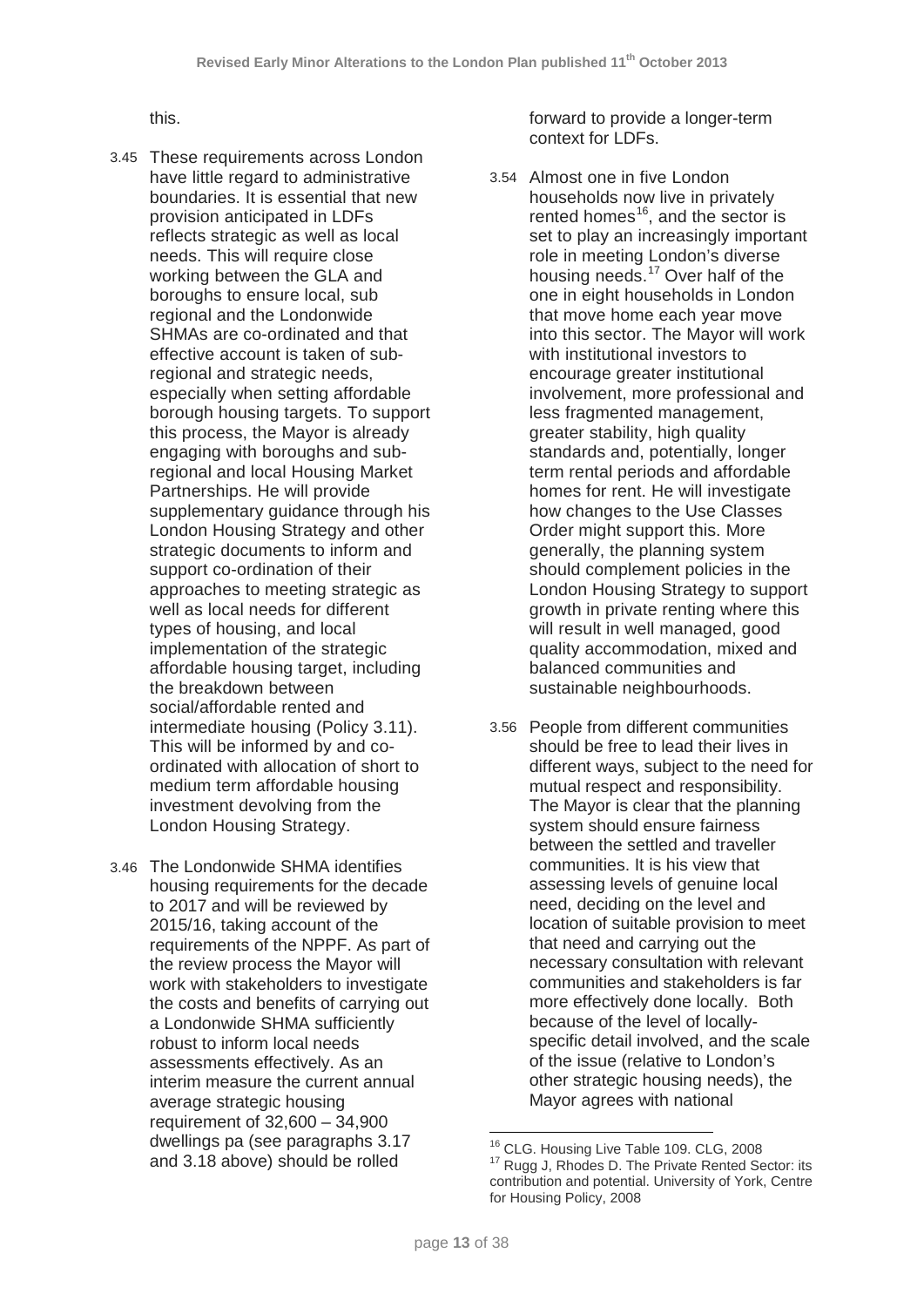Government that boroughs should work with gypsies and travellers and other stakeholders to identify local needs for temporary and permanent sites, and develop fair and effective strategies to meet need through the identification of land for sites through their LDFs, as set out in accordance with national guidance<sup>[18](#page-13-0)</sup>

- 3.57 National guidance requires boroughs to identify, and keep updated a supply of:
	- deliverable sites to provide five years' worth of sites against their locally set targets
	- developable sites or broad locations for growth for years 6- 10 and, where possible, for years 11-15

with the number of pitches or plots related to the circumstances of the specific size and location of the site and its surrounding population's size and density<sup>19</sup>. They should ensure that traveller sites are sustainable economically, socially and environmentally<sup>20</sup>.

3.57A The NPPF suggests that planning policies should identify, and seek to meet, the need for housing for service families and people wishing to build their own homes. The needs of these groups will be assessed as part of the preparation of the next London Strategic Housing Market Assessment, and any additional strategic policies required will be brought forward through a future alteration to this Plan; the Mayor may provide guidance on these aspects of housing need in the meantime. For the moment, boroughs should identify and seek to meet any identified needs for housing for service families.

*Amend paragraph 3.58 supporting Policy 3.9 MIXED AND BALANCED* 

# *COMMUNITIES*

3.58 The Mayor is concerned that there should be no segregation of London's population by housing tenure. London's legacy of monotenure estates has in some cases contributed to concentrations of deprivation and worklessness. Coupled with some housing trends and management practices, these have been exacerbated by the tendency for new social housing to be built in the areas where it is already concentrated. Conversely, market homes have tended to be developed in areas with very little social housing $^{21}$  $^{21}$  $^{21}$ . The new affordable rent product should be applied so as to help achieve the objectives of this Policy. Local Authorities' allocation policies, tenancy strategies and homelessness strategies will also be important tools in delivering this aim.

*Amend clause A (including the deletion of clauses Aa, Ab and Ac), and amend supporting paragraphs 3.61-3.63, of Policy 3.10 DEFINITION OF AFFORDABLE HOUSING*

# **POLICY 3.10 DEFINITION OF AFFORDABLE HOUSING**

# **Strategic and LDF preparation**

A Affordable housing is social rented, affordable rented and intermediate housing (see para 3.61), provided to eligible households whose needs are not met by the market. Eligibility is determined with regard to local incomes and local house prices. Affordable housing should include provisions to remain at an affordable price for future eligible households or for the subsidy to be recycled for alternative affordable housing provision.

3.61 Within this overarching definition:

<span id="page-13-2"></span><span id="page-13-1"></span><span id="page-13-0"></span><sup>&</sup>lt;sup>18</sup> CLG, Planning policy for travellers sites, March 2012 <u>.</u>

<sup>&</sup>lt;sup>19</sup> Ibid, paragraph 9<br><sup>20</sup> Ibid, paragraph 11<br><sup>21</sup> Mayor of London LHS 2010 op cit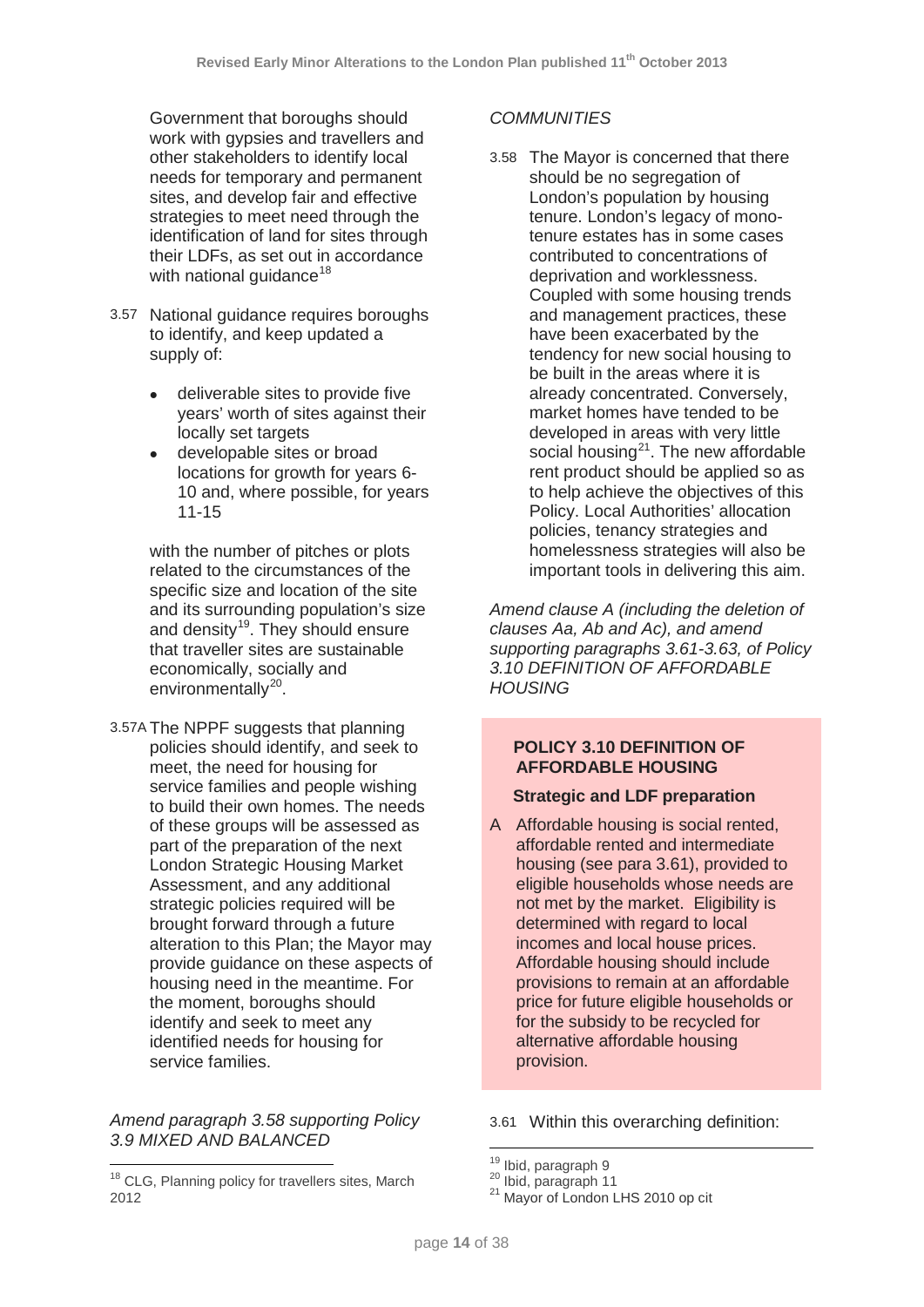- **social rented housing** should meet the criteria outlined in Policy 3.10 and be owned by local authorities or registered providers, for which guideline target rents are determined through the national rent regime. It may also be owned by other persons and provided under equivalent rental arrangements to the above, as agreed with the local authority or with the Mayor.
- **affordable rented housing** should meet the criteria outlined in Policy 3.10 and be let by local authorities or registered providers of social housing to households who are eligible for social rented housing. Affordable Rent is subject to rent controls that require a rent of no more than 80% of the local market rent (including service changes, where applicable). $^{22}$  $^{22}$  $^{22}$  In practice, the rent required will vary for each scheme with levels set by agreement between developers, providers and the Mayor through his housing investment function. In respect of individual schemes not funded by the Mayor, the London boroughs will take the lead in conjunction with relevant stakeholders, including the Mayor as appropriate, but in all cases particular regard should be had to the availability of resources, the need to maximise provision and the principles set out in policies 3.11 and 3.12.
- **intermediate housing** should meet the criteria outlined in Policy 3.10 and be homes available for sale or rent at a cost above social rent, but below market levels. These can include shared equity (shared ownership and equity loans), other low cost homes for sale and intermediate rent, but not affordable rent. Households whose annual income is in the range £18,100- £64,300 should

be eligible for new intermediate homes. For homes with more than two bedrooms, which are particularly suitable for families, the upper end of this eligibility range will be extended to £77,200. These figures will be updated annually in the London Plan Annual Monitoring Report.

**Market housing** is defined separately as private housing for rent or sale where the price is set in the open market.

3.62 To understand London's distinct housing needs and to take account of government guidance to identify the scale and mix of housing that the local population is likely to need over the plan period which addresses the need for all types of housing, including affordable housing, it must be recognised that lower quartile house prices in London are 70 per cent higher than in the country as a whole, 31 per cent higher than in the South East region and 50 per cent higher than in the East of England<sup>[23](#page-14-1)</sup>. Increased provision of intermediate housing is one of the ways in which the supply of affordable housing can be expanded. The Mayor will work with the Boroughs and other delivery and funding agencies to develop understanding and provision of a range of relevant products, particularly for families. For the purposes of the paragraph 3.61 definition, eligibility criteria for intermediate housing should be set locally to recognise the individual characteristics of local housing markets. However, in order to recognise strategic housing needs in the particular circumstances of London, the Mayor will seek to ensure that households whose annual income is in the range £18,100 - £64,300 should be eligible for new intermediate homes. For family homes (see Glossary) the upper end of this range will be

<span id="page-14-1"></span><span id="page-14-0"></span><sup>&</sup>lt;sup>22</sup> CLG. National Planning Policy Framework (NPPF). CLG, 2012 <u>.</u>

<sup>&</sup>lt;sup>23</sup> Mayor of London LHS 2010 ibid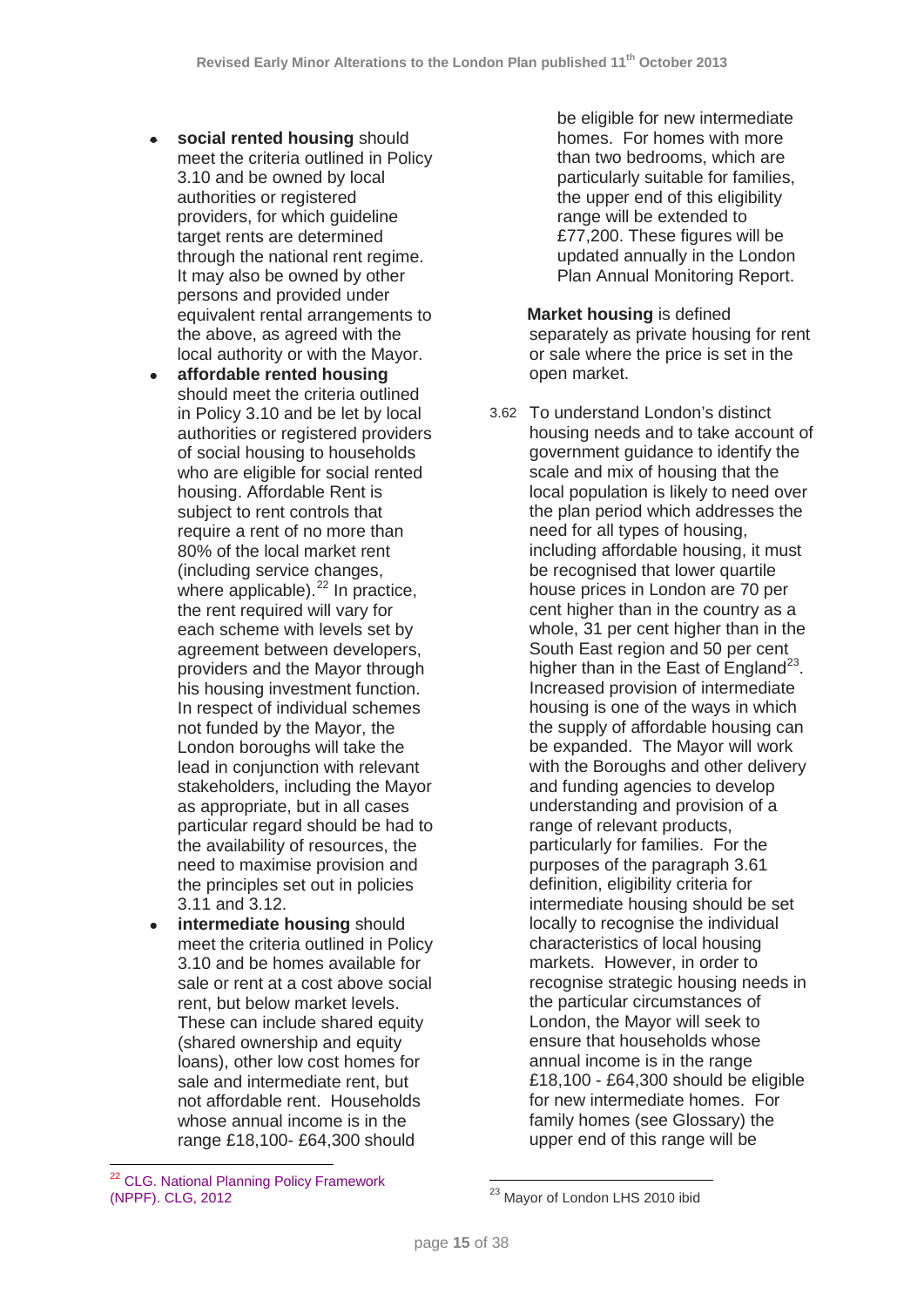extended to £77,200. These figures will be up-dated annually in the London Plan Annual Monitoring Report.

3.63 In view of the particular priority the Mayor gives to provision of new affordable homes to meet London's very pressing need, boroughs should give particular weight to the criteria set by national government for the allocation of public resources for affordable housing in setting local plan targets (Policy 3.11) or negotiating provision in private housing or mixed-use developments (Policy 3.12) and should avoid imposing any requirements (such as borough-level caps on rent levels for affordable rented housing) that might restrict the numbers of new affordable homes.

*Amend clauses A, B, Cc and D, and supporting paragraphs 3.65, 3.66, 3.68 and 3.69, of Policy 3.11 AFFORDABLE HOUSING TARGETS*

# **POLICY 3.11 AFFORDABLE HOUSING TARGETS**

# **Strategic**

A The Mayor will, and boroughs and other relevant agencies and partners should, seek to maximise affordable housing provision and ensure an average of at least 13,200 more affordable homes per year in London over the term of this Plan. In order to give impetus to a strong and diverse intermediate housing sector, 60% of the affordable housing provision should be for social and affordable rent and 40% for intermediate rent or sale. Priority should be accorded to provision of affordable family housing

# **LDF preparation**

B Boroughs should set an overall target in LDFs for the amount of affordable housing provision needed over the plan period in their areas and separate targets for:

- social/affordable rented; and
- **intermediate**

 housing and reflect the strategic priority accorded to provision of affordable family housing and to making the best use of available resources to maximise affordable housing output.

- C LDF affordable housing targets should take account of:
	- a current and future housing requirements identified in line with Policies 3.8, 3.10 and 3.11
	- b the strategic targets and priority accorded to affordable family housing set out in section A above
	- c the approach to coordinating provision and targets to meet the range of strategic, sub-regional and local affordable housing needs in London set out in Policy 3.8, paragraphs 3.65 - 3.67, Supplementary Planning Guidance and the Mayor's London Housing **Strategy**
	- d the need to promote mixed and balanced communities (see Policy 3.9)
	- e capacity to accommodate development including potential sources of supply outlined in para 3.67
	- f the viability of future development. taking into account future resources as far as possible.
- D Affordable housing targets may be expressed in absolute or percentage terms in light of local circumstances, reflecting the priorities in 3.11A-C above, the borough's contribution towards meeting strategic affordable housing targets in light of the framework set by the Plan and guidance in SPG. They should also provide a robust basis for implementing these targets through the development control process.
- 3.65 Derivation of separate targets for social/affordable rented and intermediate housing has been informed by the SHMA and other relevant factors including the role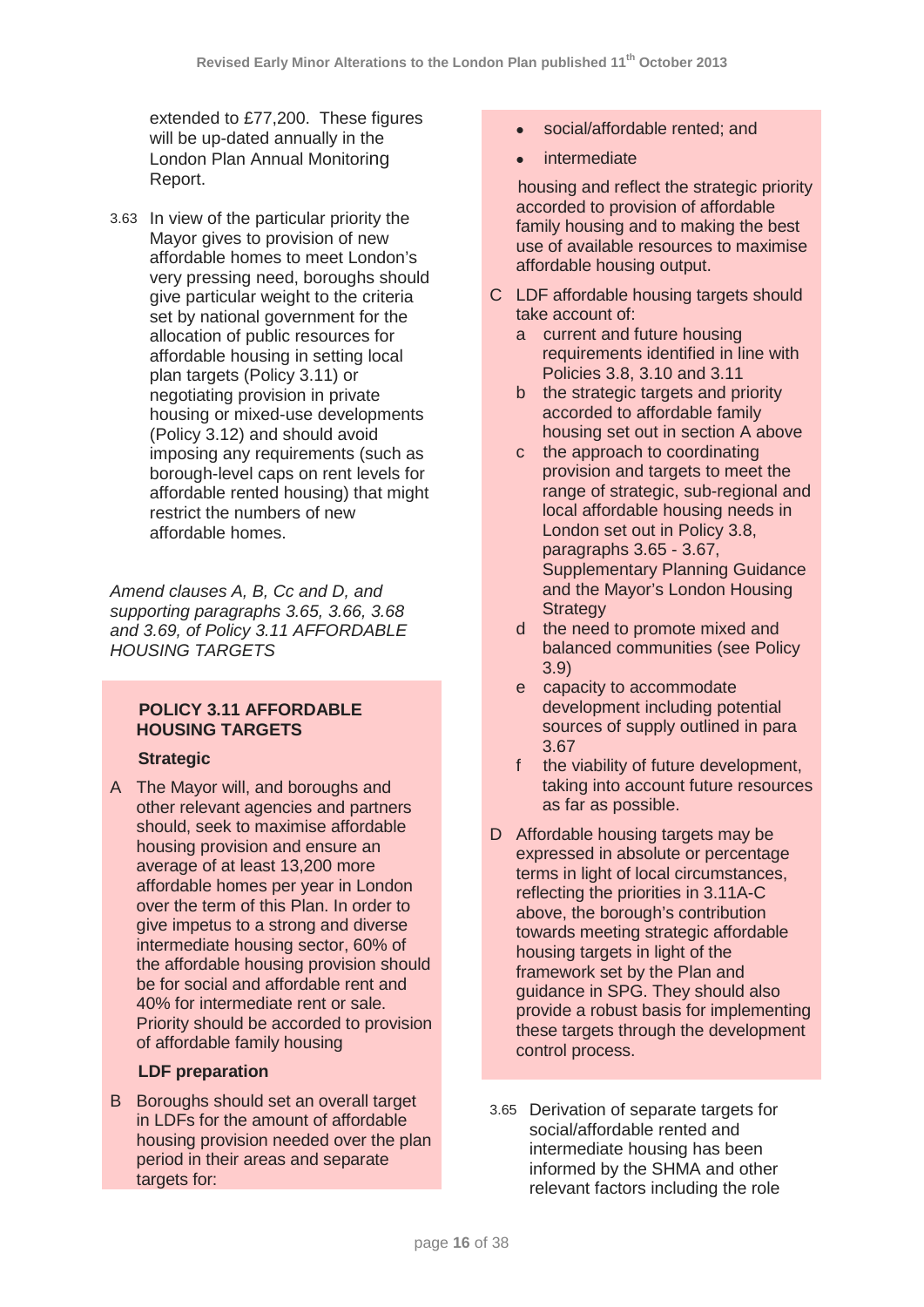intermediate housing can play in helping Londoners get a first step on the housing ladder, reducing the call on social/affordable rented housing, freeing up social/affordable rented homes, providing wider housing choices and securing a more balanced social mix on mono-tenure estates. Account has also been taken of the way intermediate housing development can extend the effectiveness of scarce public resources by increasing overall housing output through partnership working with the private sector.

- 3.66 In light of announced investment patterns<sup>[24](#page-16-0)</sup> and the Government's intention that affordable rent should meet the same housing needs hitherto addressed by social rented housing[25](#page-16-1), the Mayor proposes that as a long term strategic target 60 per cent of new affordable housing should be for social/affordable renting, especially for families, and that 40 per cent should be for the range of intermediate housing products outlined in the London Housing Strategy to meet different needs, including those arising from groups which hitherto have not been able to afford market housing but have been excluded from intermediate housing. The Mayor recognises that these are challenging targets, particularly in current economic conditions, but to meet Londoners' housing needs all stakeholders must engage to achieve them over the term of the Plan.
- 3.68 In setting their affordable housing targets boroughs are required to assess the economic viability of land for housing, taking account of risks to delivery and drawing on informed assessments of public funding and developer contributions. The Mayor has already established close working relationships with the

 $\overline{\phantom{a}}$ 

boroughs on affordable housing investment within their areas which will inform this process. Boroughs should enable the range of affordable rents to be applied and should not set rent targets for affordable rented housing in their local development frameworks as this is likely to impede maximisation of affordable housing provision Londonwide. The Mayor may provide details of where variations to Affordable rent can apply in his London Housing Strategy and other relevant documents.

3.69 The Mayor will engage with boroughs individually to enable them to set local affordable housing targets which are in general conformity with the London Plan's strategic targets. Supplementary guidance will provide indicative guidance on the approach set out in Policy 3.11 to inform this process. It will also include guidance on local implementation of the strategic social rent/affordable rent and intermediate target and of the strategic priority for provision of affordable family homes. The Mayor recognises that, in light of local circumstances, boroughs may wish to express their targets in different ways, including in absolute or percentage terms. However the targets are expressed they must be robust in implementing a borough's contribution to the strategic affordable housing targets through the development control process.

*Amend clauses Aa, Ag, B and C, and supporting paragraphs 3.71 and 3.74 of Policy 3.12 NEGOTIATING AFFORDABLE HOUSING ON INDIVIDUAL PRIVATE RESIDENTIAL AND MIXED USE SCHEMES*

# **POLICY 3.12 NEGOTIATING AFFORDABLE HOUSING ON INDIVIDUAL PRIVATE RESIDENTIAL AND MIXED USE SCHEMES**

**Planning decisions and LDF preparation**

<span id="page-16-1"></span><span id="page-16-0"></span><sup>&</sup>lt;sup>24</sup> Mayor of London. A revised London housing strategy – initial proposal. Consultation with the London Assembly and the GLA group. GLA, 2011  $25$  CLG, HCA 2011 op cit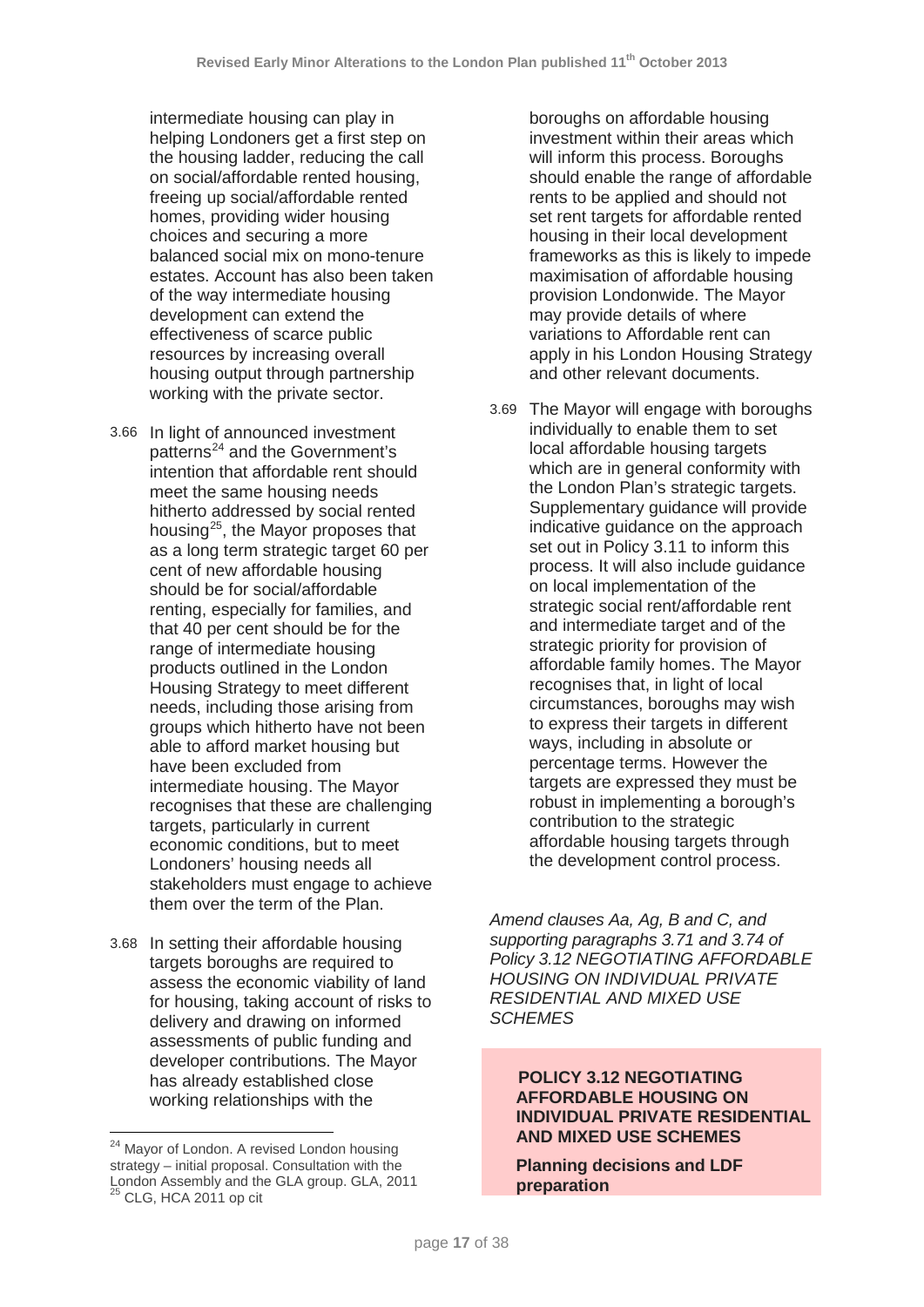- A The maximum reasonable amount of affordable housing should be sought when negotiating on individual private residential and mixed use schemes, having regard to:
	- a current and future requirements for affordable housing at local and regional levels identified in line with Policies 3.8, 3.10 and 3.11 and having particular regard to guidance provided by the Mayor through the London Housing Strategy, supplementary guidance and the London Plan Annual Monitoring Report (see paragraph 3.68)
	- b affordable housing targets adopted in line with Policy 3.11,
	- c the need to encourage rather than restrain residential development (Policy 3.3),
	- d the need to promote mixed and balanced communities (Policy 3.9)
	- e the size and type of affordable housing needed in particular locations
	- f the specific circumstances of individual sites
	- g resources available to fund affordable housing, to maximise affordable housing output and the investment criteria set by the Mayor
	- h the priority to be accorded to provision of affordable family housing indicated in policies 3.8 and 3.11.
- B Negotiations on sites should take account of their individual circumstances including development viability, resources available from registered providers (including public subsidy), the implications of phased development including provisions for re-appraising the viability of schemes prior to implementation ('contingent obligations'), and other scheme requirements.
- <span id="page-17-1"></span><span id="page-17-0"></span>C Affordable housing should normally be provided on-site. In exceptional cases where it can be demonstrated robustly that this is not appropriate in terms of the policies in this Plan, it may be provided off-site. A cash in lieu contribution should only be accepted

where this would have demonstrable benefits in furthering the affordable housing and other policies in this Plan and should be ring-fenced and, if appropriate, pooled to secure additional affordable housing either on identified sites elsewhere or as part of an agreed programme for provision of affordable housing.

3.71 In estimating provision from private residential or mixed use developments, boroughs should take into account economic viability and the most effective use of private and public investment, including the use of developer contributions. To expedite the planning process, developers should engage with a registered provider prior to progressing the scheme and secure from them a commitment to provision. In doing so, they should require the provider to identify the resources it is bringing to the scheme and to demonstrate that the proposed affordable housing provision makes optimum use of the resources applied in terms of Policy 3.12, and provides the range of affordable rents indicated in the London Housing Strategy. Boroughs should evaluate these appraisals rigorously, drawing on the GLA development control toolkit<sup>[26](#page-17-0)</sup> and other independent assessments which take account of the individual circumstances of a site, the availability of public subsidy and other scheme requirements**.** Boroughs are encouraged to review and bring forward surplus land in their ownership to maximise their contribution to affordable housing provision, including the provision of land to registered providers on a nil cost or discounted basis $27$ . The Mayor will provide further detailed guidance on the practical application of this Policy.

 $\overline{\phantom{a}}$ 

<sup>&</sup>lt;sup>26</sup> Three Dragons. Affordable Housing Development Control Toolkit. GLA, 2010

ODPM. Circular 6/2003. Disposal of Land for Less than Best Consideration. ODPM, 2003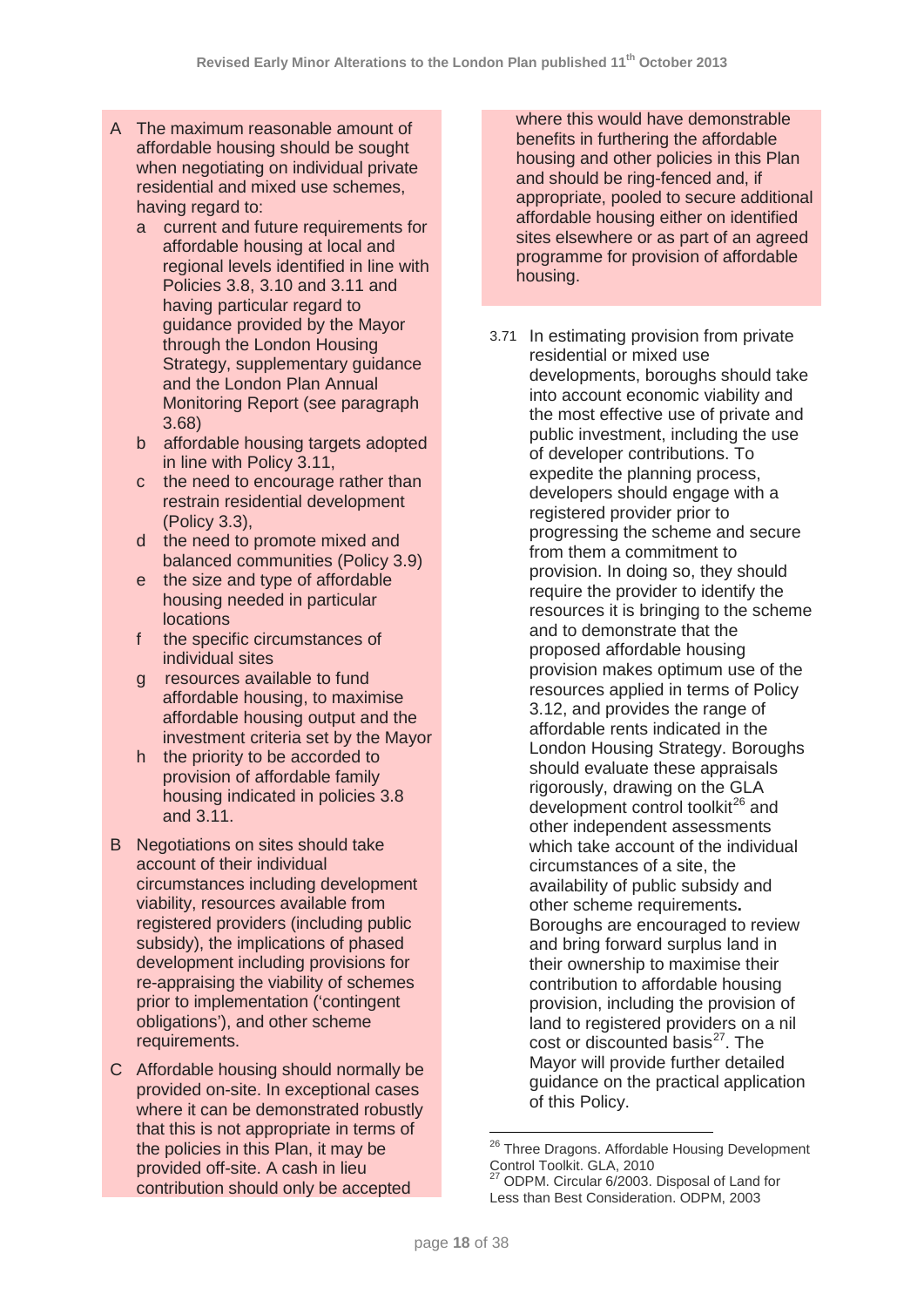- 3.74 Affordable housing provision is normally required on-site. In exceptional circumstances (where a robust justification can be demonstrated for on-site provision being inappropriate in terms of the policies in this Plan), it may be provided off-site, for example as part of a land use 'swap'. Where neither of these options is appropriate, a cash in lieu contribution ring fenced, and if appropriate 'pooled', to secure efficient delivery of additional affordable housing on identified sites elsewhere may be accepted. These exceptional circumstances include those where it would be possible to:
	- secure a higher level of provision
	- better address priority needs, especially for affordable family housing
	- secure a more balanced community
	- better sustain strategically important clusters of economic activities, especially in parts of CAZ and the north of the Isle of Dogs where it might be part of a land 'swap' or 'housing credit' (Policy 2.11).

Given the strategic importance of maximising affordable housing development in London, the Mayor does not consider it appropriate for boroughs to use cash in lieu of on/offsite affordable housing for any other purpose than maximising the delivery of additional affordable housing.

# *Amend paragraph 3.94 supporting Policy 3.17 HEALTH AND SOCIAL CARE FACILITIES*

3.94 The NHS in England is undergoing a major restructuring. The NHS White Paper Equity and Excellence: Liberating the NHS and the public health White Paper-Healthy Lives, Healthy People: Our Strategy for Public Health in England set out the

Government's long-term vision for the future of the NHS and public health in England. The vision builds on the core values and principles of the NHS - a comprehensive service, available to all, free at the point of use, based on need and, not on ability to pay. The Health and Social Care Act 2012 brings about the transfer of responsibility for commissioning most healthcare services to consortia of GPs, known as clinical commissioning groups, and establishes an NHS Commissioning Board for commissioning primary care services and specialist acute services. It gives boroughs the responsibility of promoting joined up commissioning of local NHS services, social care and health improvement. The planning of new health provision will take account of local commissioning priorities which in turn are influenced by current and future health needs and demand for services. The Joint Strategic Needs Assessment (JSNA) and joint health and wellbeing strategy will inform GP commissioning plans and support the integration of delivery. The transfer of the former PCT and strategic health authority estate to either NHS providers or a NHS Property Services Ltd by April 2013 is likely to have implications for planning future healthcare needs, and may lead to sites being declared surplus and brought forward for redevelopment or reuse. The consequences for spatial policy will need to be considered.

### *Amend paragraphs 3.102 and 3.103 supporting Policy 3.18 EDUCATION FACILITIES*

3.102 Access to a high quality school education is a fundamental determinant of the future opportunities and life chances of London's children and young people. London's population will continue to be younger than elsewhere in England and Wales and by 2031, its school age population is projected to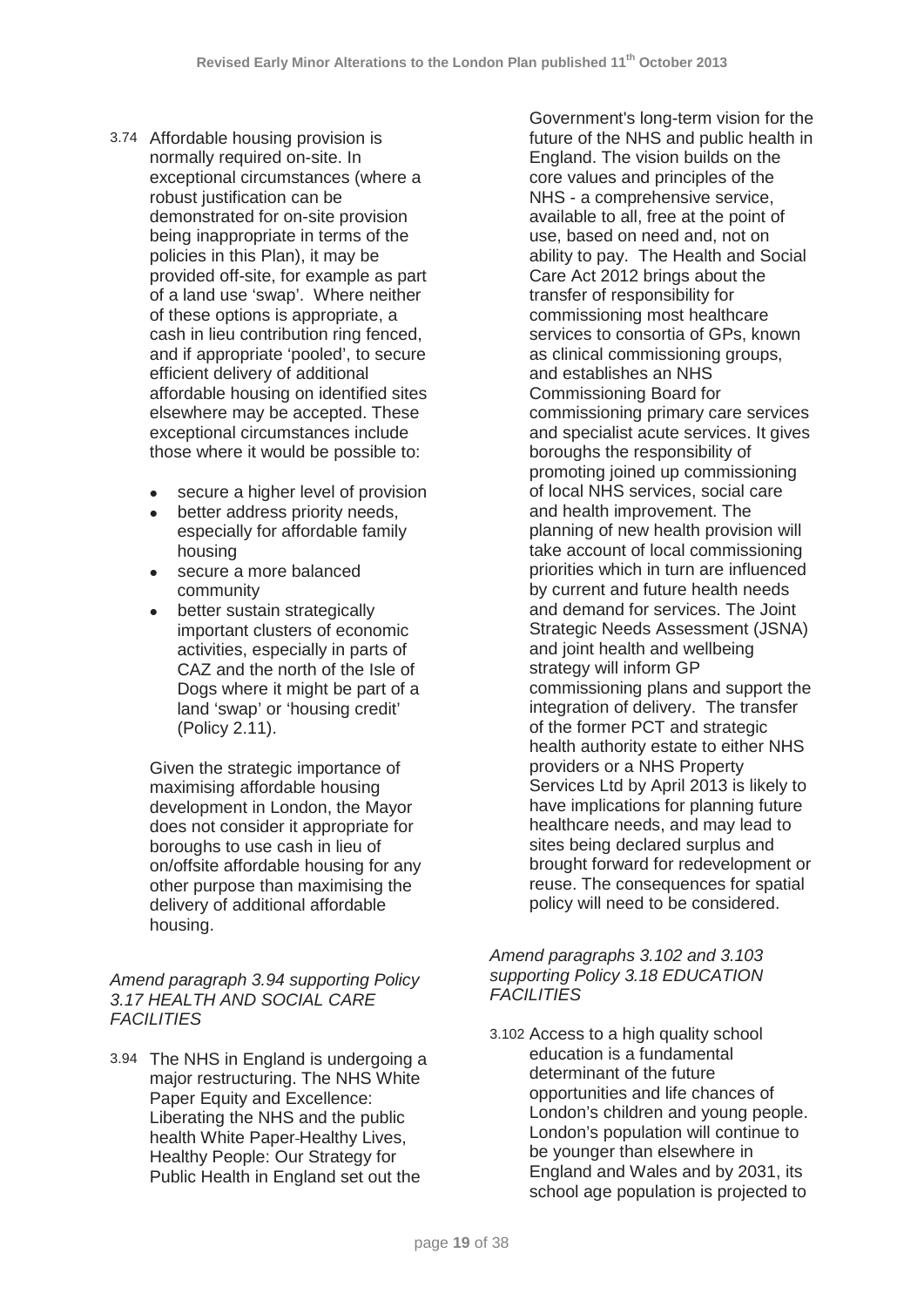increase by almost 17 per cent. At the same time, national education policy favours greater diversity in the nature of supply, through the Academies Act 2010 and the setting up of the Free Schools, alongside greater devolution of responsibilities from local authorities to schools. Local authorities' strategic role in the new system will be to take a proactive, positive and collaborative approach to development that will widen choice in education, promoting a good supply of strong schools and encouraging the development of Academies and Free Schools. Local authorities will still be required to fulfil their statutory duty to secure sufficient school places within their areas $^{28}$  $^{28}$  $^{28}$ 

3.103 Land already in educational use should be safeguarded and new sites secured to meet additional demands or changes in provision. The NPPF (para 72) states that local planning authorities should give great weight to the need to create, expand or alter schools and work with school promoters to identify and resolve key planning issues at an early stage. Boroughs should identify at an early stage the need for additional schools arising from development and regeneration, particularly where there are existing shortages. Development can be a catalyst for positive change. The identification of suitable sites should be carried out taking into account policies in this Plan, and in particular accessibility by public transport as well as by cycle and by foot.

# *Amend clause D of Policy 3.19 SPORTS FACILITIES*

# **POLICY 3.19 SPORTS FACILITIES Strategic**

A The Mayor's Sports Legacy Plan<sup>[29](#page-19-1)</sup> aims to increase participation in, and tackle inequality of access to, sport and physical activity in London particularly amongst groups/areas with low levels of participation.

# **Planning decisions**

- B Development proposals that increase or enhance the provision of sports and recreation facilities will be supported. Proposals that result in a net loss of sports and recreation facilities, including playing fields should be resisted. Temporary facilities may provide the means of mitigating any loss as part of proposals for permanent re-provision. Wherever possible, multiuse public facilities for sport and recreational activity should be encouraged. The provision of floodlighting should be supported in areas where there is an identified need for sports facilities to increase sports participation opportunities, unless the floodlighting gives rise to demonstrable harm to local community or biodiversity.
- C Where sports facility developments are proposed on existing open space, they will need to be considered carefully in light of policies on Green Belt and protecting open space (Chapter 7) as well as the borough's own assessment of needs and opportunities for both sports facilities and for green multifunctional open space.

# **LDF preparation**

D Within LDFs Boroughs should assess the need for sports and recreation facilities in line with the NPPF (paras. 73-74) at the local and sub-regional levels regularly, and secure sites for a range of sports facilities.

<sup>&</sup>lt;sup>29</sup> Mavor of London. A Sporting Future for London. GLA, April 2009

<span id="page-19-1"></span><span id="page-19-0"></span><sup>&</sup>lt;sup>28</sup> Education Act 1944  $\overline{a}$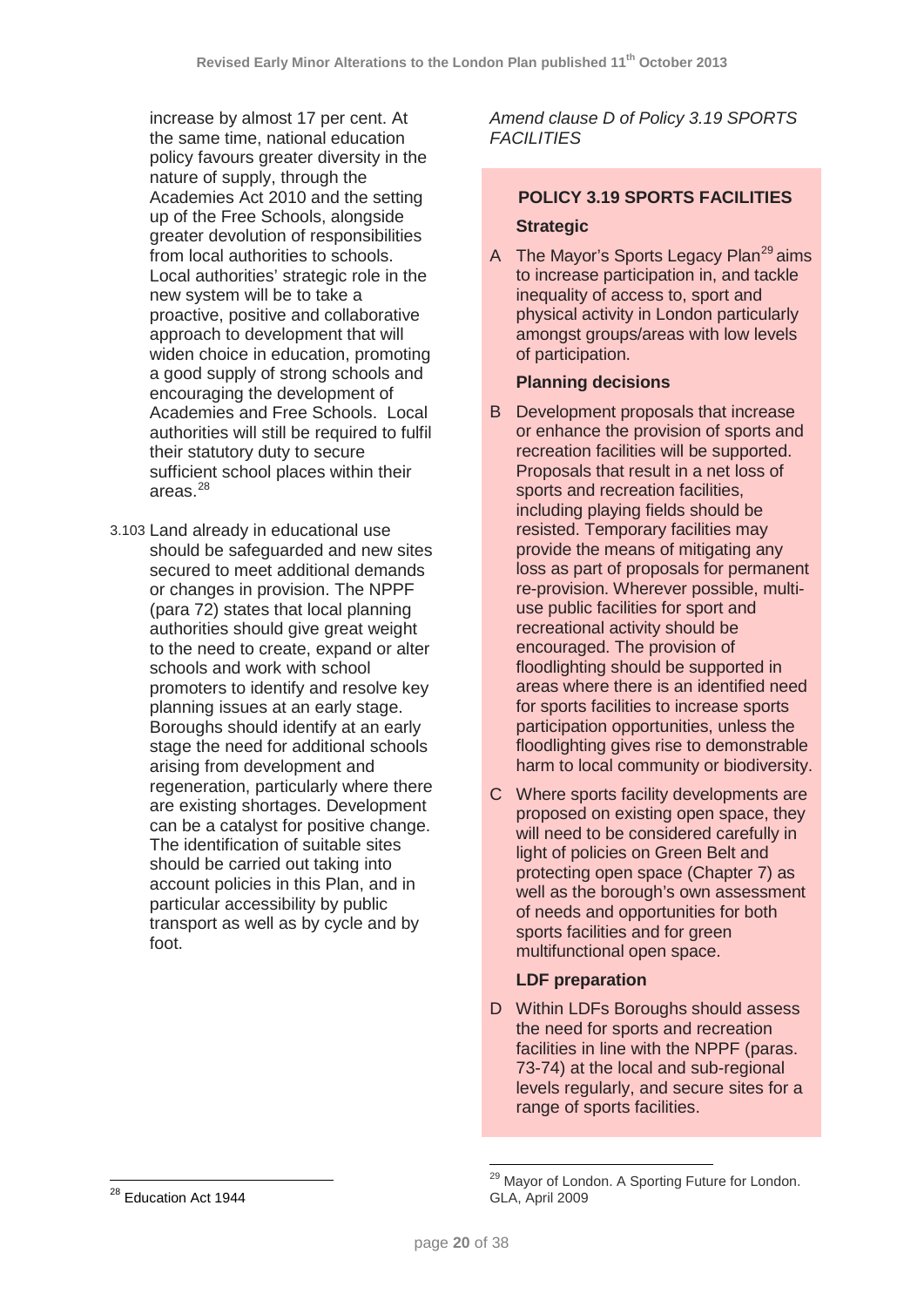# **CHAPTER FOUR LONDON'S ECONOMY**

#### *Amend paragraph 4.1:*

- 4.1 This chapter sets out policies to support delivery of the Mayor's vision and objectives – particularly those to ensure that London is:
	- **A city that meets the challenges of economic and population growth** in ways that ensure a sustainable, good and improving quality of life and sufficient high quality homes and neighbourhoods for all Londoners, and help tackle the huge issue of deprivation and inequality among Londoners, including inequality in health outcomes; and
	- **An internationally competitive and successful city** with a strong and diverse economy and an entrepreneurial spirit that benefit all Londoners and all parts of London; a city that is at the leading edge of innovation and research, and which is comfortable with – and makes the most of – its rich heritage and cultural resources.

These policies will support the sustainable development and growth of London's diverse economy over the years to 2031, enabling it to contribute to the prosperity of the UK by meeting the twin challenges of global competition and of a low carbon future, and to provide Londoners with the goods, services and job opportunities they will need.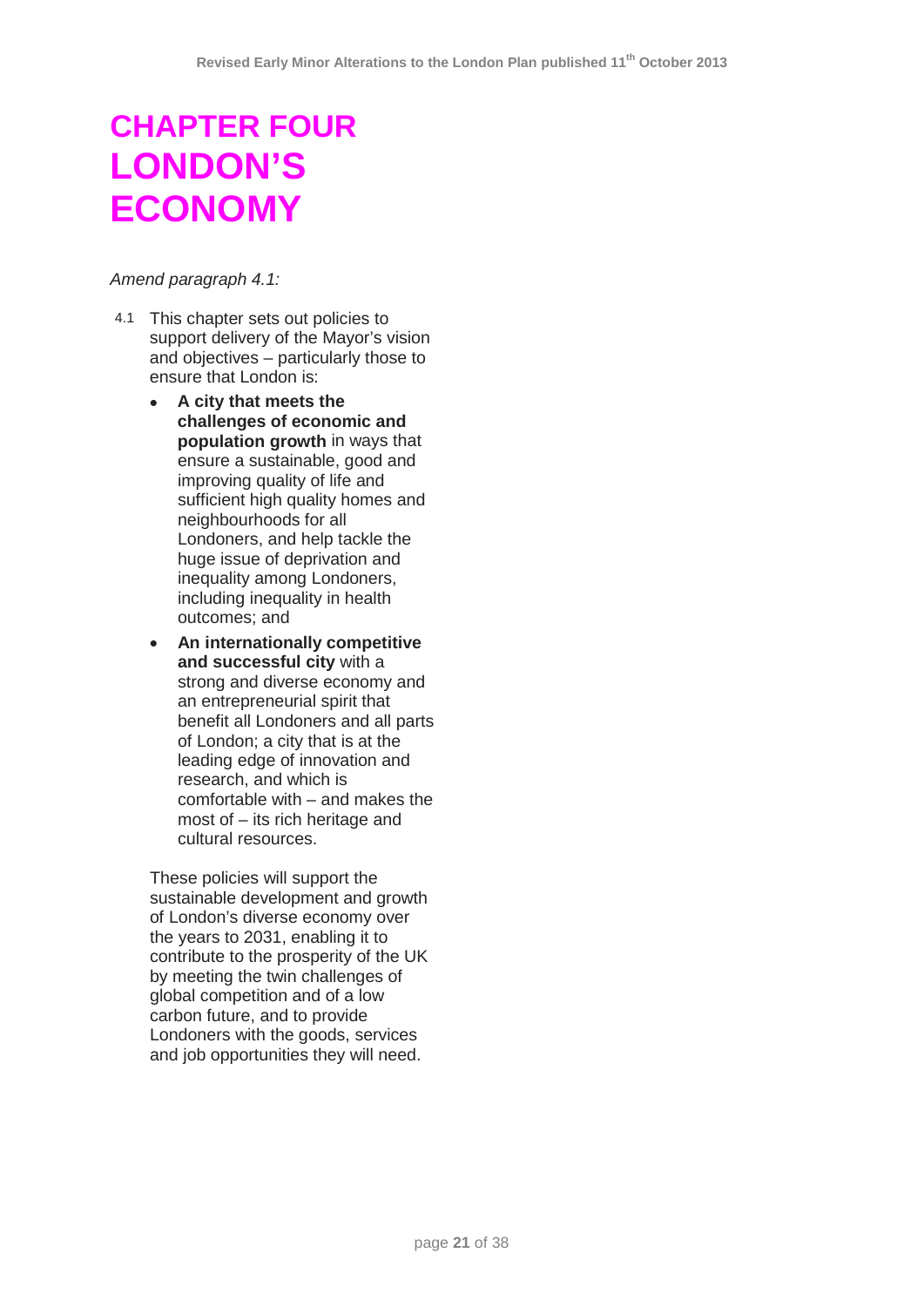# **CHAPTER FIVE LONDON'S RESPONSE TO CLIMATE CHANGE**

#### *Amend paragraph 5.2 in the Introduction to Chapter Five*

5.2 This chapter sets out a comprehensive range of policies to underpin London's response to climate change, including underlying issues of resource management. These policies cover climate change mitigation and adaptation, waste, aggregates, contaminated land and hazardous substances. Rising to the challenge of climate change is a theme that runs through this Plan, and is central to the economic, social and environmental dimension of sustainable development, as set out in the NPPF. There are relevant policies in all chapters of this Plan – particularly those on London's Economy (Chapter 4), Transport (Chapter 6) and Living Places and Spaces (Chapter 7).

# *Amend paragraph 5.41 supporting Policy 5.7 RENEWABLE ENERGY*

<span id="page-21-0"></span>5.41 Boroughs are encouraged to identify opportunities for developing renewable energy systems in their areas, including large scale systems. Where land is needed for the provision of renewable energy technologies, such as anaerobic digesters and biomass plants, boroughs should encourage this provision through their inclusion in development briefs and area action plans. The Mayor's supplementary planning guidance will set out broad guidelines to assist boroughs and, where appropriate, neighbourhoods,

to define locations where stand-alone renewable energy schemes would be appropriate. The increased use of renewable heat will also significantly depend on the growth of heat networks. The Mayor and Boroughs will also encourage community-led initiatives for renewables and low carbon energy and examine how they can be supported through neighbourhood planning (see Policy 7.1).

*Amend clauses B, C and E of Policy 5.12 FLOOD RISK MANAGEMENT* 

# POLICY 5.12 FLOOD RISK MANAGEMENT

# **Strategic**

A The Mayor will work with all relevant agencies including the Environment Agency to address current and future flood issues and minimise risks in a sustainable and cost effective way.

Planning decisions

- B Development proposals must comply with the flood risk assessment and management requirements set out in the NPPF and the associated Technical Guidance on flood risk $30$  over the lifetime of the development and have regard to measures proposed in Thames Estuary 2100 (TE2100 – see paragraph 5.55) and Catchment Flood Management Plans.
- C Developments which are required to pass the Exceptions Test set out in the NPPF and the Technical Guidance will need to address flood resilient design and emergency planning by demonstrating that:
	- a the development will remain safe and operational under flood conditions
	- b a strategy of either safe evacuation and/or safely remaining in the

 $\overline{\phantom{a}}$ 

<sup>&</sup>lt;sup>30</sup> Technical Guidance to the National Planning Policy Framework, Department for Communities and Local Government, March 2012 or any subsequent quidance on flood risk issued in support of the NPPF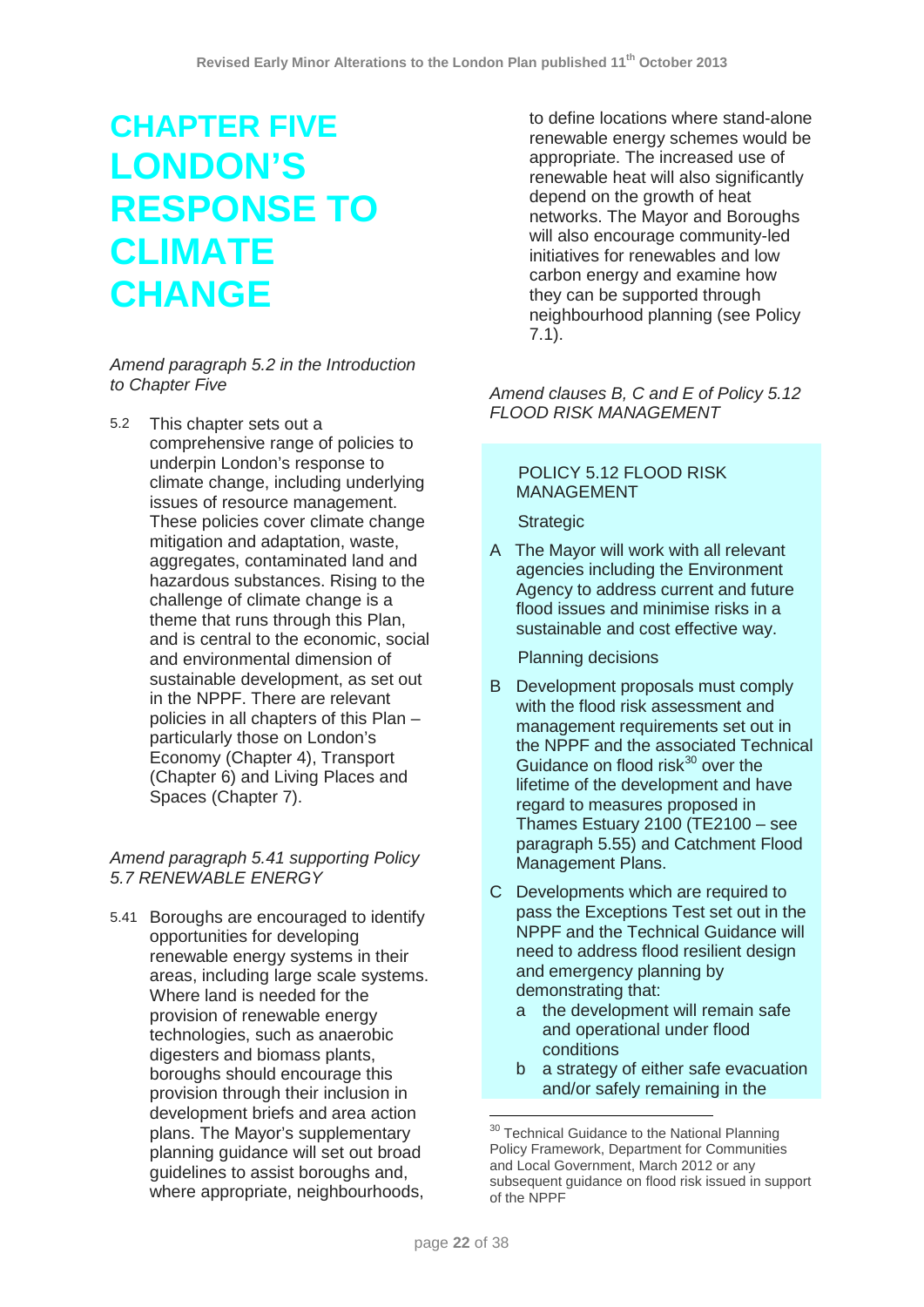building is followed under flood conditions

- c key services including electricity, water etc will continue to be provided under flood conditions
- d buildings are designed for quick recovery following a flood.
- D Development adjacent to flood defences will be required to protect the integrity of existing flood defences and wherever possible should aim to be set back from the banks of watercourses and those defences to allow their management, maintenance and upgrading to be undertaken in a sustainable and cost effective way.

# LDF preparation

E In line with the NPPF and the Technical Guidance, boroughs should, when preparing LDFs, utilise Strategic Flood Risk Assessments to identify areas where particular flood risk issues exist and develop actions and policy approaches aimed at reducing these risks, particularly through redevelopment of sites at risk of flooding and identifying specific opportunities for flood risk management measures.

# *Amend paragraph 5.57 supporting Policy 5.13 SUSTAINABLE DRAINAGE*

5.57 There will also be increased risk of surface water flood risk, with the likelihood of more intense storms. The RFRA identified this as an area where information is lacking. However, the Flood and Water Management Act 2010 gives London boroughs clearer responsibilities related to surface water flood risk. Implementation mechanisms including the emerging Sustainable Drainage Systems Approval Bodies and national Sustainable Drainage Systems Standards are emerging. Moreover, the Mayor has established the Drain London Forum. This has brought together the key agencies involved in managing London's drainage system and has delivered

draft Surface Water Management Plans. It is clear that further work is required to understand, map and plan for London's drainage network. In the meantime, the now well established sustainable drainage hierarchy contained within Policy 5.13 will lead to a steady reduction in the overall amount of rainfall being discharged to the drainage system. The sustainable drainage hierarchy in policy 5.13A is intended to ensure that all practical and reasonable measures are taken to manage surface water higher up the hierarchy (1 being the highest) and that the amount of surface water managed at the bottom of the hierarchy, is minimised. The hierarchy is designed to apply across the whole of London. In addition, green roofs (see Policy 5.11) can also make a contribution to sustainable urban drainage by absorbing a proportion of surface water and therefore reducing rates of water flow. Implementing such measures will not only reduce run-off but provide multiple benefits to London amenity, biodiversity and better water quality to name but three. Changes to the General Permitted Development Order 2008 restricting permitted development rights for impermeable surfaces within the curtilage of dwelling houses should also contribute to a reduction of surface water run-off.

# *Add new paragraph 5.95A supporting Policy 5.21 CONTAMINATED LAND*

5.95A Where potentially contaminating activities are proposed, development should include appropriate measures to mitigate any potential harmful effects.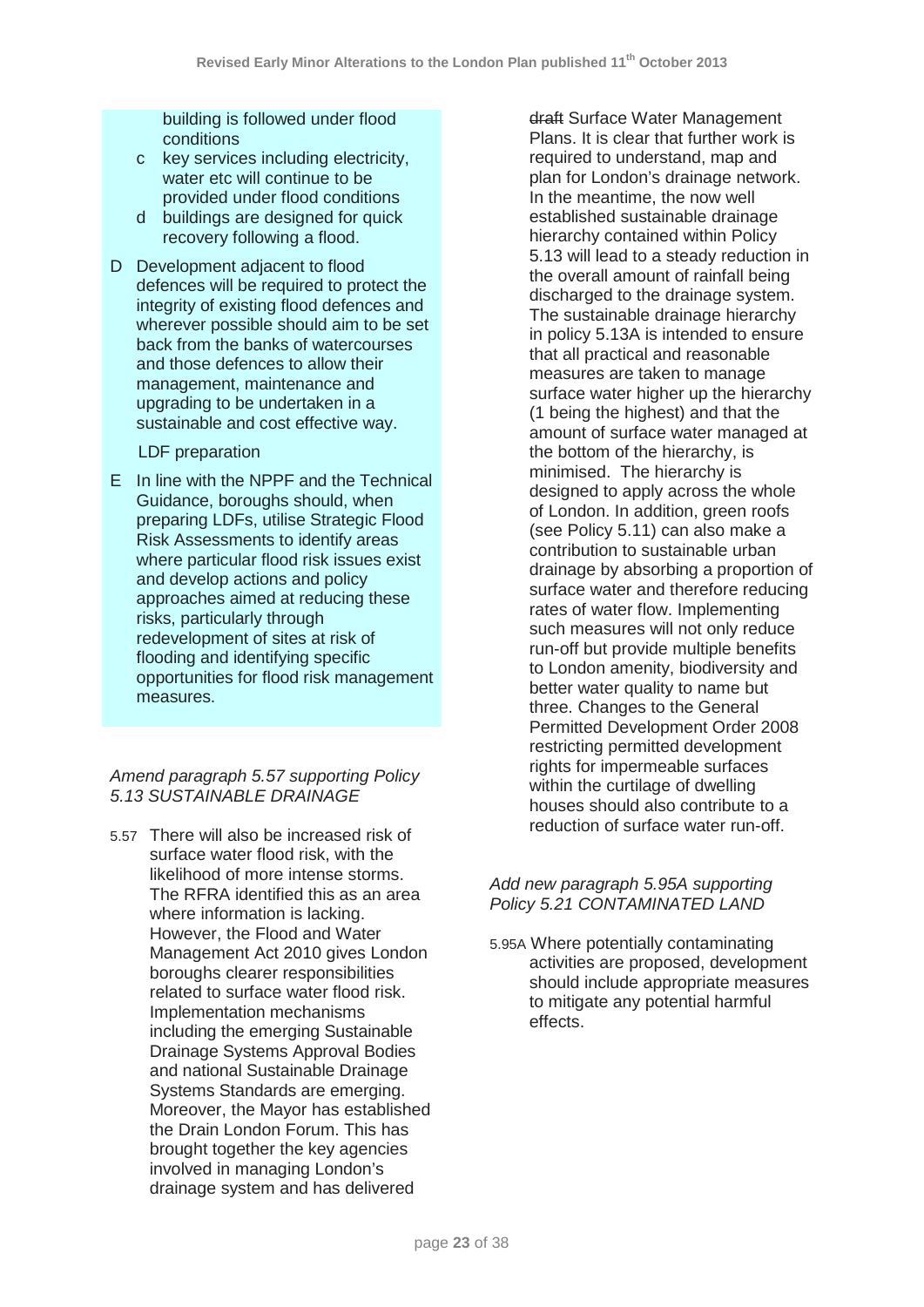*Amend clause A and add new clause D of Policy 5.22 HAZARDOUS SUBSTANCES AND INSTALLATIONS, amend supporting paragraph 5.96 and add new supporting paragraph 5.96A*

#### **POLICY 5.22 HAZARDOUS SUBSTANCES AND INSTALLATIONS**

# **Strategic**

A The Mayor will work with all relevant partners to ensure that hazardous substances, installations and materials are managed in ways that limit risks to London's people and environment. He will consider publishing supplementary guidance to support the application of this policy.

# **Planning decisions**

- B When assessing developments near hazardous installations:
	- a site specific circumstances and proposed mitigation measures should be taken into account when applying the Health and Safety Executive's Planning Advice Developments near Hazardous Installations (PADHI)<sup>[31](#page-23-0)</sup> methodology
	- b the risks should be balanced with the benefits of development and should take account of existing patterns of development.

# **LDF preparation**

- C In preparing LDFs, boroughs should:
	- a identify the locations of major hazards (including pipelines carrying hazardous substances)
	- b consult and give due weight to advice from the Health and Safety Executive to ensure that land use allocations take account of proximity to major hazards
	- c consult utilities to ensure that the timing of decommissioning and the implications for development are reflected in proposals
	- d ensure that land use allocations for hazardous installations take

account of the need to incentivise and fund decommissioning.

- D Boroughs should periodically review consents granted under the Planning (Hazardous Substances) Act 1990 to ensure they reflect current conditions and the physical capacity of the site.
- 5.96 The EU Directive on the prevention of major accidents involving hazardous substances requires land use policies to take prevention and minimisation of consequences into account. Where appropriate, advice should be sought from the Health and Safety Executive. Development decisions should take account of CLG Circular 04/00 Planning Controls for Hazardous Substances and the guidance in paragraph 109 of the NPPF (specifically the fourth bullet point). The Mayor will consider producing supplementary guidance supporting the application of these principles in the particular circumstances of London.
- 5.96A London boroughs are hazardous substances authorities for the purposes of the Planning (Hazardous Substances) Act 1990 and associated regulations. Under these provisions they grant consents for hazardous installations, specifying the nature and quantity of hazardous substances that can be kept at each. It is important that these consents are kept under review to ensure that changes that could affect the location of development around installations (such as utilities' plans to decommission gas holders) are taken into account. The Mayor will provide further guidance on this issue.

<span id="page-23-0"></span><sup>31</sup> *PADHI – HSE's Planning Land Use Methodology* Health and Safety Executive September 2009  $\overline{\phantom{a}}$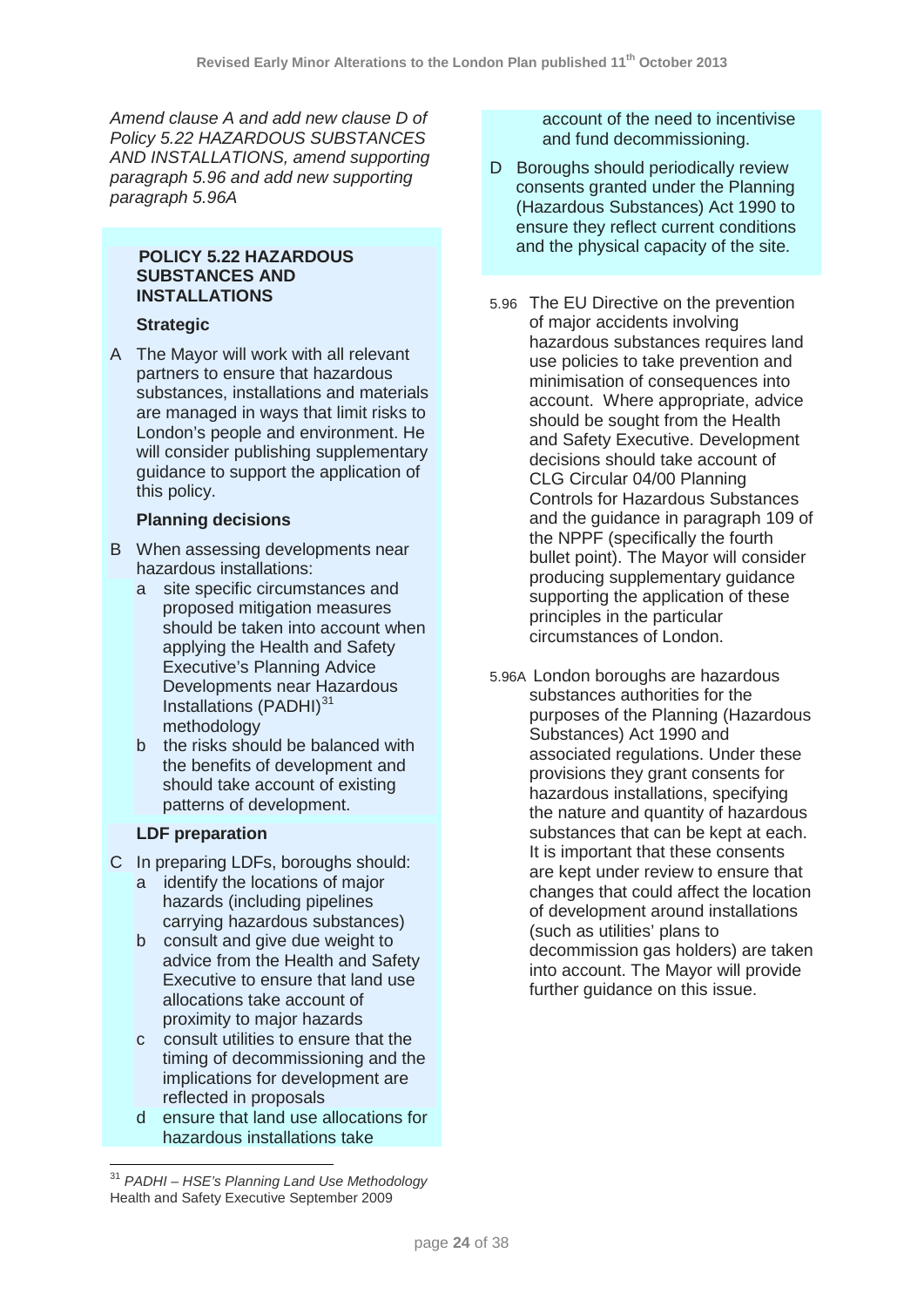# **CHAPTER SIX LONDON'S TRANSPORT**

# *Amend paragraphs 6.7 and 6.8 supporting Policy 6.1 STRATEGIC APPROACH*

- 6.7 This close co-ordination of land use and transport planning is crucial to effective and sustainable spatial development and is supported by the approach taken by the Government in the NPPF. This states that planning has a key role in delivering the Government's integrated transport strategy. Shaping the pattern of development and influencing the location, scale, density, design and mix of land uses, can help reduce the need to travel and the length of journeys, and make it safer and easier for people to access jobs, shopping, leisure facilities and services by public transport, walking, and cycling.
- 6.8 These approaches, individually and cumulatively, help achieve the aims of reducing the need to travel and offering alternatives to the car. Ground based transport is a major source of carbon dioxide emissions; reducing trip lengths, promoting the use of electric and other low carbon vehicles and using more-sustainable modes (cycling and walking in particular – see policies 6.9 and 6.10 below) have important roles to play in helping to tackle climate change. In May 2009 the Mayor produced an *Electric Vehicle Delivery Plan for London[32](#page-24-0)* that is seeking to develop a network of 25,000 charging points across London by 2015. This will be achieved mainly by retro-fitting but also by promoting provision in new developments. The use of travel plans can help reduce emissions by

promoting alternatives to the car. Ensuring the most efficient forms of transport freight and making deliveries through modern logistics techniques will also be important. The Mayor is committed to increasing the use of the Blue Ribbon Network for both passengers and freight transport. Specific policies to promote this are contained in Chapter 7.

### *Amend paragraph 6.12 supporting Policy 6.2 PROVIDING PUBLIC TRANSPORT CAPACITY AND SAFEGUARDING LAND FOR TRANSPORT*

6.12 Travel by public transport needs to be improved to increase its appeal relative to the car, and the objectives set out in Policy 6.2 need to be addressed to improve the attractiveness of the current and future network for passengers. Boroughs need to safeguard the current range of land in transport uses and allocate land in their relevant development plan documents so that the schemes in Table 6.1 can be implemented. Paragraph 41 of the NPPF is clear that boroughs should identify and protect, where there is robust evidence, sites and routes which could be critical in developing infrastructure to widen transport choice, and inclusion in the table should be taken as evidence that this is the case. Boroughs who have all or part of any of the transport schemes identified in table 6.1 of the Plan in their area should check their status with TfL before they bring forward relevant DPDs so they can assess what degree of safeguarding they should put in their plans.

<span id="page-24-0"></span><sup>32</sup> Mayor of London. *Electric Vehicle Delivery Strategy*. GLA, 2009.  $\overline{a}$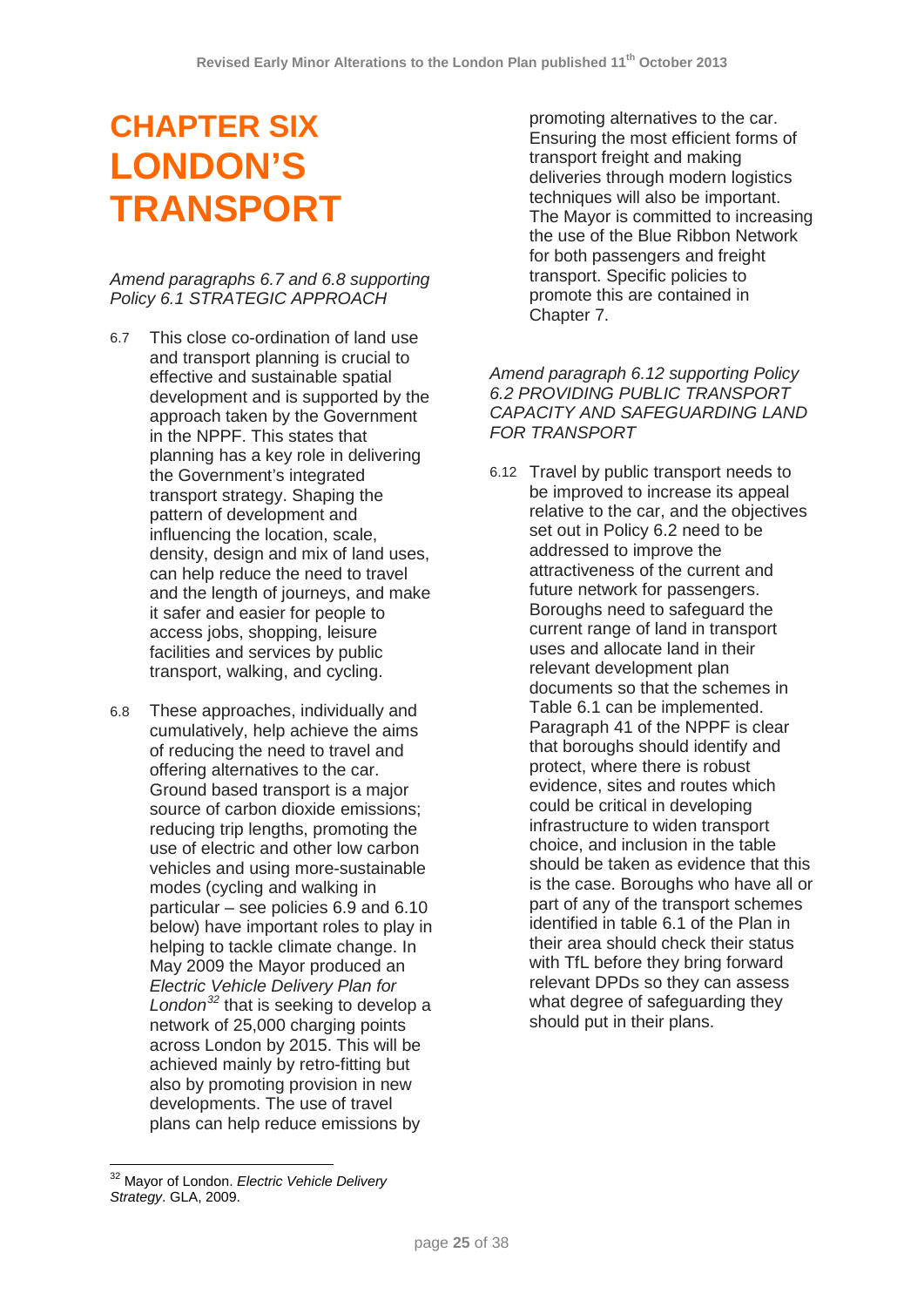*Delete policy clause E and amend clause F, and amend paragraphs 6.23 and 6.27 supporting Policy 6.5 FUNDING CROSSRAIL AND OTHER STRATEGICALLY IMPORTANT TRANSPORT INFRASTRUCTURE* 

#### **POLICY 6.5 FUNDING CROSSRAIL AND OTHER STRATEGICALLY IMPORTANT TRANSPORT INFRASTRUCTURE**

#### **Strategic, Planning decisions and LDF preparation**

- A In view of the strategic regional importance of Crossrail to London's economic regeneration and development, and in order to bring the project to fruition in a suitably timely and economic manner, contributions will be sought from developments likely to add to, or create, congestion on London's rail network that Crossrail is intended to mitigate. This will be through planning obligations, arrangements for the use of which will be established at strategic level, in accordance with relevant legislation and policy guidance.
- B The Mayor will provide guidance for boroughs and other partners for the negotiation of planning obligations requiring, where appropriate, developers to contribute towards the costs of funding Crossrail having regard to:
	- a the requirement for contributions from development of up to £600 million under the arrangements for funding Crossrail agreed with **Government**
	- b central Government policy and guidance
	- c strategic and local considerations
	- d the impacts of different types of development in particular locations in contributing to transport needs, and
	- e economic viability of each development concerned.
- C In addition, the Mayor has produced guidance on the *Use of Planning Obligations in the Funding of Crossrail*

which should be taken into account in the handling of planning applications. The guidance includes:

- a criteria for identifying developments in respect of which Crossrail contributions should be required in accordance with national policy guidance
- b standard charges and formulae for calculating fair and reasonable contributions to be sought and guidance on how these should be applied in specific localities and different kinds of development
- c the period over which contributions will be sought and arrangements for periodic review.
- D The Mayor will, when considering relevant planning applications of potential strategic importance, take account of the existence and content of planning obligations supporting the funding of Crossrail among other material planning considerations.
- E In consultation with the Mayor, boroughs should identify strategically important transport infrastructure that is suitable for funding through the Community Infrastructure Levy (see Chapter 8).
- 6.23 Given the strategic regional importance of Crossrail, and that the funding arrangements for the scheme announced by Government makes clear that it will not proceed without contributions from developers, the use of planning obligations to secure resources to support funding Crossrail from developments that give rise to additional demand for public transport that Crossrail will help address is appropriate in terms of Government guidance and other policies in this Plan. The funding agreement for Crossrail between the Mayor, Transport for London and the Government envisages that a total of £600 million might be raised towards the cost of the project from developers, as follows:
	- £300 million from use of planning obligations or any similar system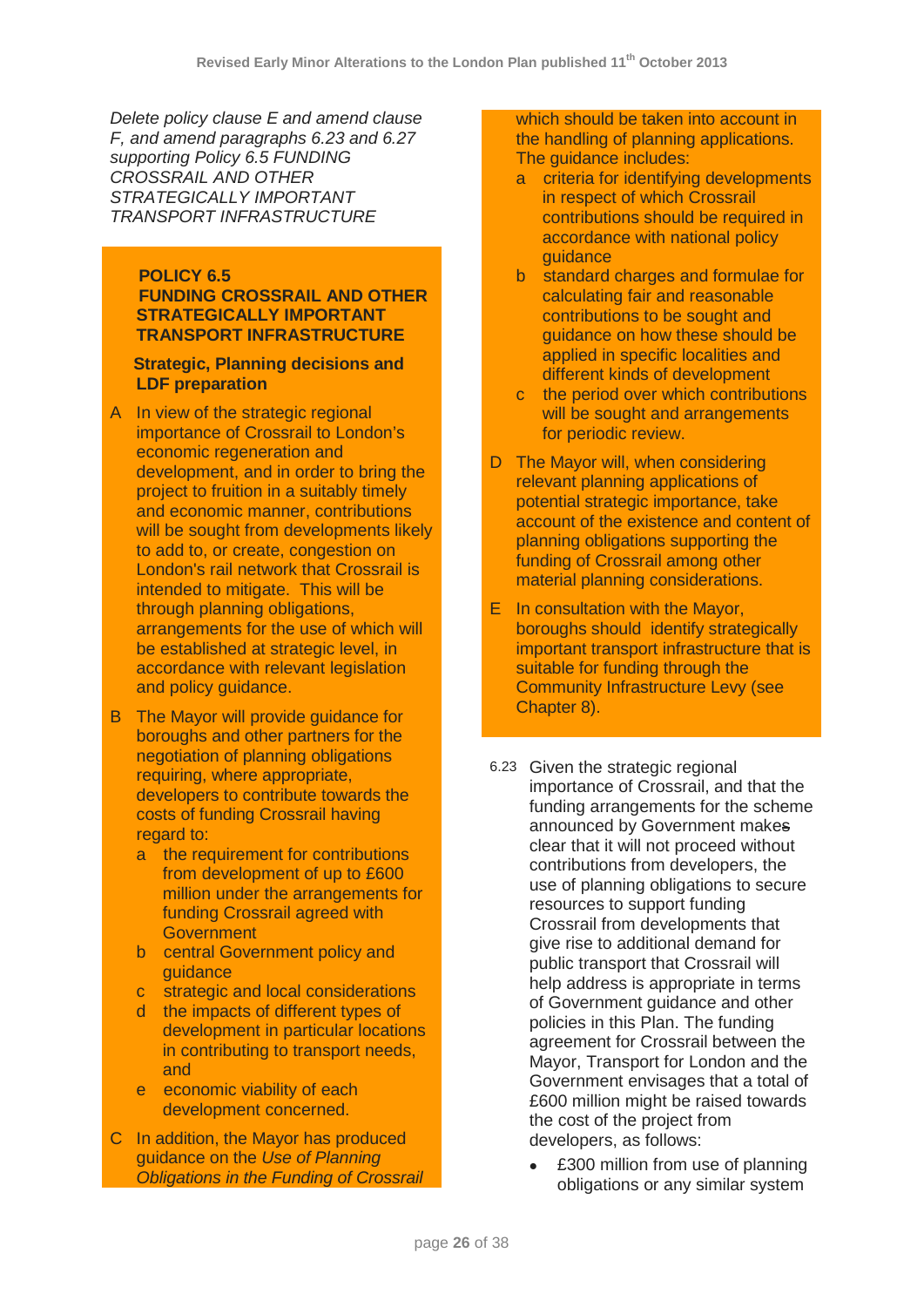that might replace them; and

- £300 million from the Community Infrastructure Levy (see Chapter 8).
- 6.27 There will be other transport infrastructure necessary to support the sustainable development of strategically important parts of London, particularly to enable the maximum contribution towards delivery of the strategy and policies in this Plan. One example is a proposal for the extension of the Northern Line to serve the Battersea area. This would be needed to realise the full potential of the Vauxhall, Nine Elms and Battersea Opportunity Area, delivering at least 10,000 new homes, 15,000 jobs and regeneration of Battersea Power Station. Boroughs should work with the Mayor to identify strategically important infrastructure of this kind, particularly through the LDF process, and to develop appropriate proposals for use of the Community Infrastructure Levy (see Chapter 8) to contribute towards its cost.

*Amend paragraphs 6.35 and 6.36 supporting Policy 6.9 CYCLING*

6.35 New developments should provide cycling parking and cycle changing facilities to encourage more cycling. Planning briefs and masterplans should include principles to encourage a high quality, connected environment for cyclists. Developments will need to address the needs of both long stay (staff, residents) and short stay (visitor) cyclists. Where it has been demonstrated that it is not practicable to locate all cycle parking within the development site, developers should liaise with neighbouring premises and the local planning authority to identify potential for, and fund appropriate off-site visitor cycle parking. In all circumstances, long stay cycle parking should normally be provided on site.

6.36 The Mayor wants to enhance the conditions for cycling by improving the quality of the cycling network and improving the safety of, priority for and access to cycling. This includes reducing bicycle theft, a major deterrent to cycling. Locating cycle parking as close as possible to building entrances can encourage passive surveillance, as can lighting. The *London Cycling Design Standards* sets out good practice regarding the provision of cycling infrastructure, including how spaces should be made secure and sheltered from the weather. It endorses Sheffield stands for on street parking. A popular alternative is the CaMden stand. Whichever stand is chosen, it should allow for parking on either side, as this provides additional capacity. TfL intend to publish a compendium of good practice on cycle parking. Cycle hire docking stations should not be considered a substitute for cycle parking facilities.

# *Amend paragraph 6A.1 in the Parking addendum to Chapter 6*

6A.1 The tables below set out standards for different types of development. If there is no standard provided, the level of parking should be determined by the transport assessment undertaken for the proposal, which should be in line with but not limited to the criteria set out in paragraph 39 of the NPPF, the impact on traffic congestion, and the availability of on and off street parking.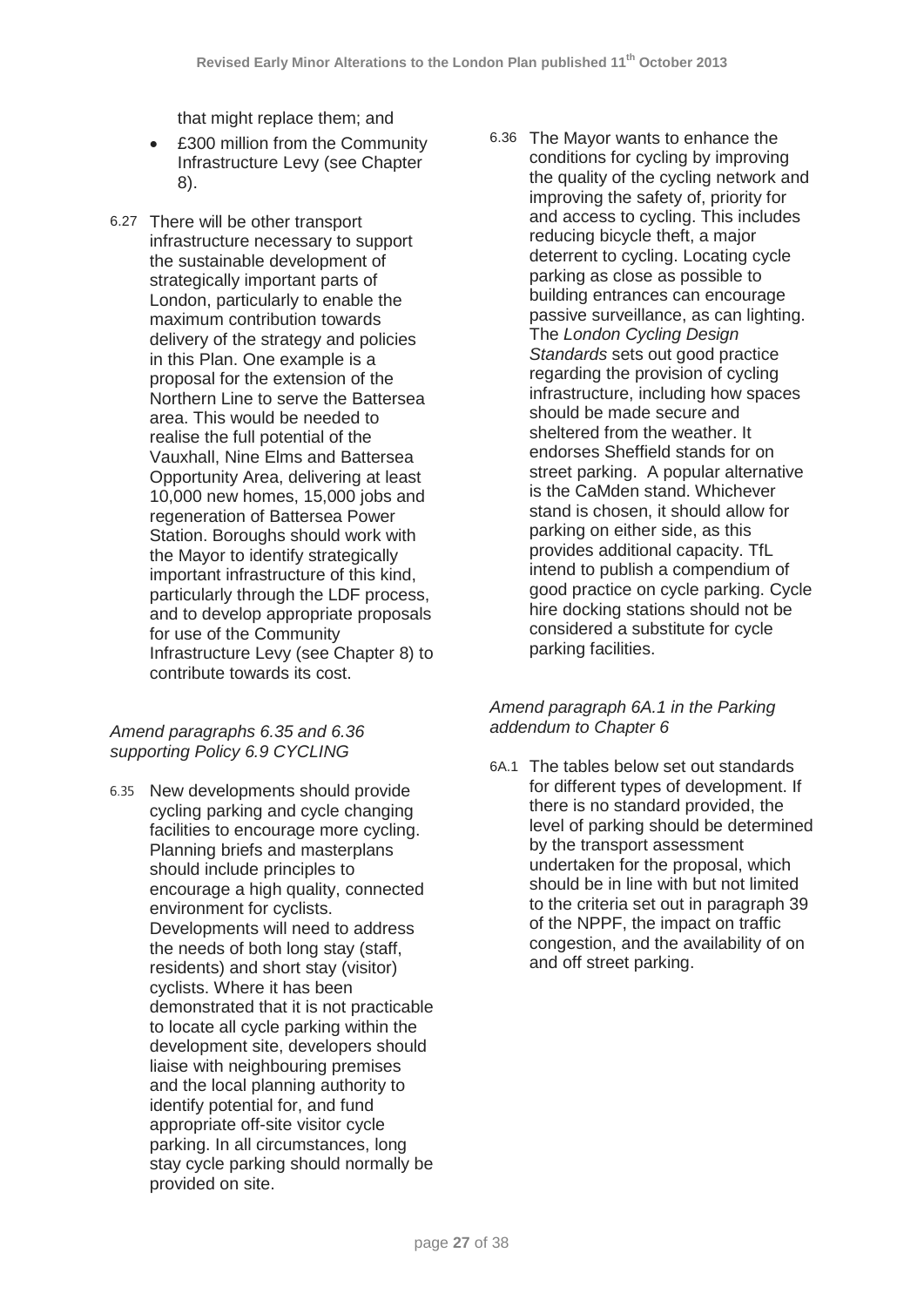# *Replace Table 6.3 in the Parking Addendum to Chapter 6 with the following:*

# **Table 6.3 Cycle Parking minimum standards**

Note: In centre includes local shopping parades, staff should always be taken as the Full Time Equivalent

| <b>Use Class</b> |                                                                                                                   | 1 space per $m^2$ of gross floorspace (unless<br>otherwise stated)                                        |
|------------------|-------------------------------------------------------------------------------------------------------------------|-----------------------------------------------------------------------------------------------------------|
| A <sub>1</sub>   | food                                                                                                              | in centre: 1/125 for staff and visitors<br>out of centre: 1/350 for staff and visitors                    |
|                  | non food                                                                                                          | in centre: 1/300 for staff and visitors<br>out of centre 1/500 for staff and visitors                     |
| A2               | financial/professional services                                                                                   | 1/125 for staff and visitors                                                                              |
| $A3 - A5$        | Cafes& restaurants                                                                                                | 1 per 20 staff and 1 per 20 customers                                                                     |
|                  | drinking establishments                                                                                           | 1/100 for staff and visitors                                                                              |
|                  | Take-aways                                                                                                        | 1/50 for staff and visitors                                                                               |
| <b>B1</b>        | business offices                                                                                                  | 1/150 for staff and visitors                                                                              |
|                  | light industry and research and<br>development                                                                    | 1/250 for staff and visitors                                                                              |
| <b>B2-B8</b>     | storage or distribution                                                                                           | 1/500 for staff and visitors                                                                              |
| C <sub>1</sub>   | hotels                                                                                                            | 1 per 10 staff + minimum 2 spaces for visitors                                                            |
|                  | (bars, restaurants, gyms etc. open to<br>the public should be considered<br>individually under relevant standard) |                                                                                                           |
| C <sub>2</sub>   | hospitals                                                                                                         | 1 per 5 staff + 1 per 10 visitors                                                                         |
|                  | care homes/                                                                                                       | 1 per 3 staff + minimum 2 spaces for visitors                                                             |
|                  | secure accommodation                                                                                              |                                                                                                           |
|                  | student accommodation                                                                                             | 1 per 2 beds + minimum 2 spaces for visitors                                                              |
| C3-C4            | dwellings (all)                                                                                                   | 1 per 1 or 2 bedroom dwelling for residents + 1 per<br>40 units for visitors<br>2 per 3+ bedroom dwelling |
|                  |                                                                                                                   | for residents $+1$ per 40 units for visitors                                                              |
| D <sub>1</sub>   | nurseries / schools (primary and<br>secondary)                                                                    | 1 per 10 staff + 1 per 10 students                                                                        |
|                  | universities and colleges                                                                                         | 1 per 8 students + 1 per 8 staff                                                                          |
|                  | health centre                                                                                                     | 1 per 10 staff + 1 per 10 visitors                                                                        |
|                  | other (e.g. dentist, library, church<br>etc.)                                                                     | 1 per 10 staff + 1 per 10 visitors                                                                        |
| D <sub>2</sub>   | other (e.g. cinema, bingo etc.)                                                                                   | 1 per 20 staff + 1 per 50 seats                                                                           |
|                  | sports (e.g. sports hall, swimming<br>bath, gymnasium etc.)                                                       | 1 per 10 staff + 1 per 10 visitors                                                                        |
| Sui<br>Generis   | all                                                                                                               | as per most relevant other standard e.g. casino and<br>theatre $= d2$                                     |
| <b>Stations</b>  |                                                                                                                   | to be considered on a case-by-case basis through<br>liaison with TfL                                      |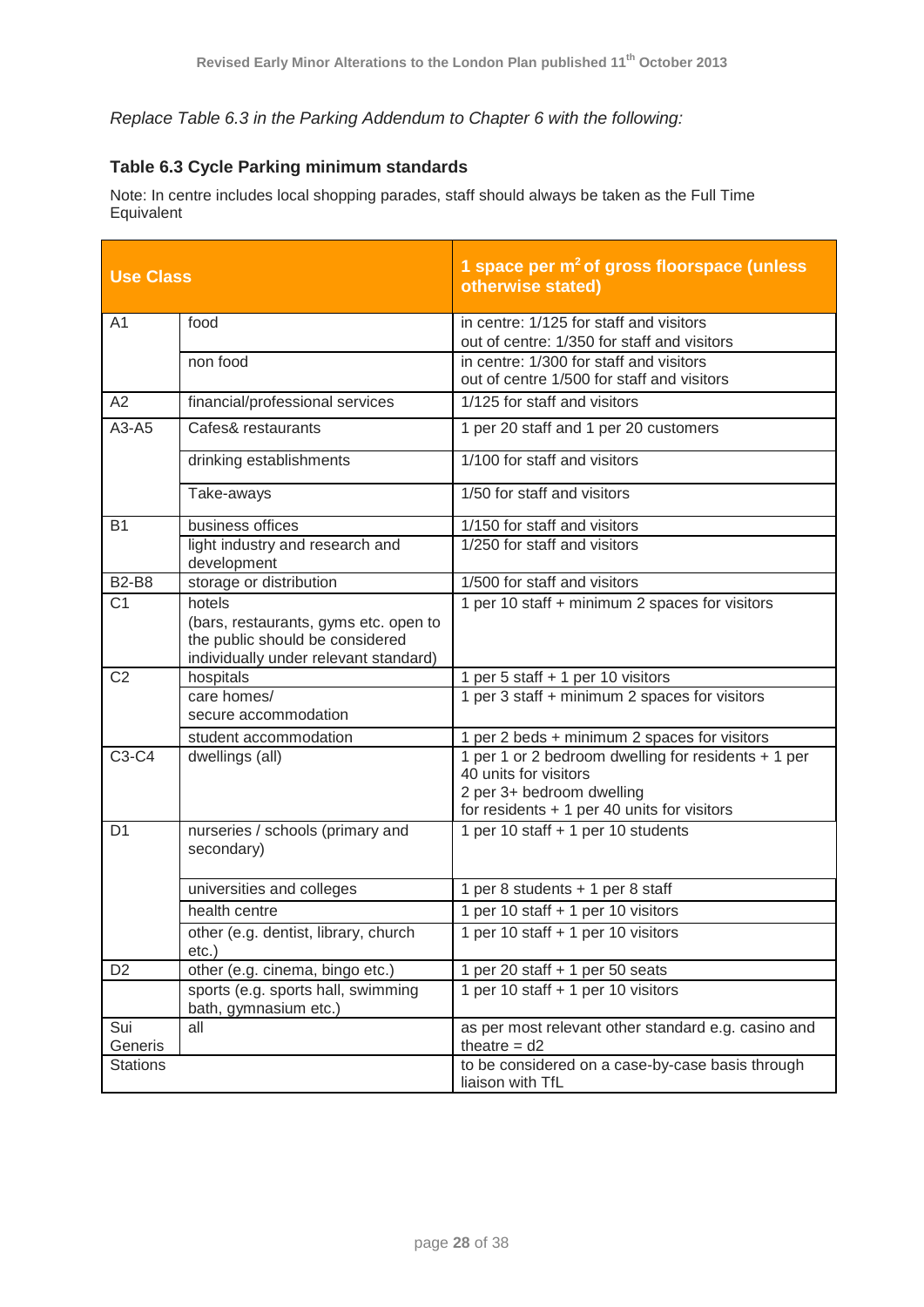*Add new paragraph after paragraph 6A.3 in the Parking Addendum to Chapter 6:*

6A.3AThe Mayor is currently conducting a review of residential car parking standards in conjunction with Transport for London and with the advice of the Outer London Commission. In particular, he is considering the scope for greater flexibility in different parts of London having regard to patterns of car ownership and use, levels of public transport accessibility, the need for integrated approaches to on- and offstreet parking, efficiency in land use and overall impact on the environment and the transport network. Further alterations to this Plan will be brought forward as appropriate, and in the meantime supplementary guidance will be issued giving further details and advice.

*Delete paragraph 6A.11 in the Parking Addendum to Chapter 6:*

# *Add new paragraphs 6A.11 and 6A.12:*

- 6A.11 Cycle parking provided for staff should be suitable for long stay parking, particularly in terms of location, security and protection from the elements (see *The London Cycle Design Standards* (TfL 2005).
- 6A.12 The Mayor is continuing to review these cycle parking standards to ensure they support delivery of the significant increase in cycling in London referred to in Policy 6.9. He will bring forward further alterations to this Plan in due course.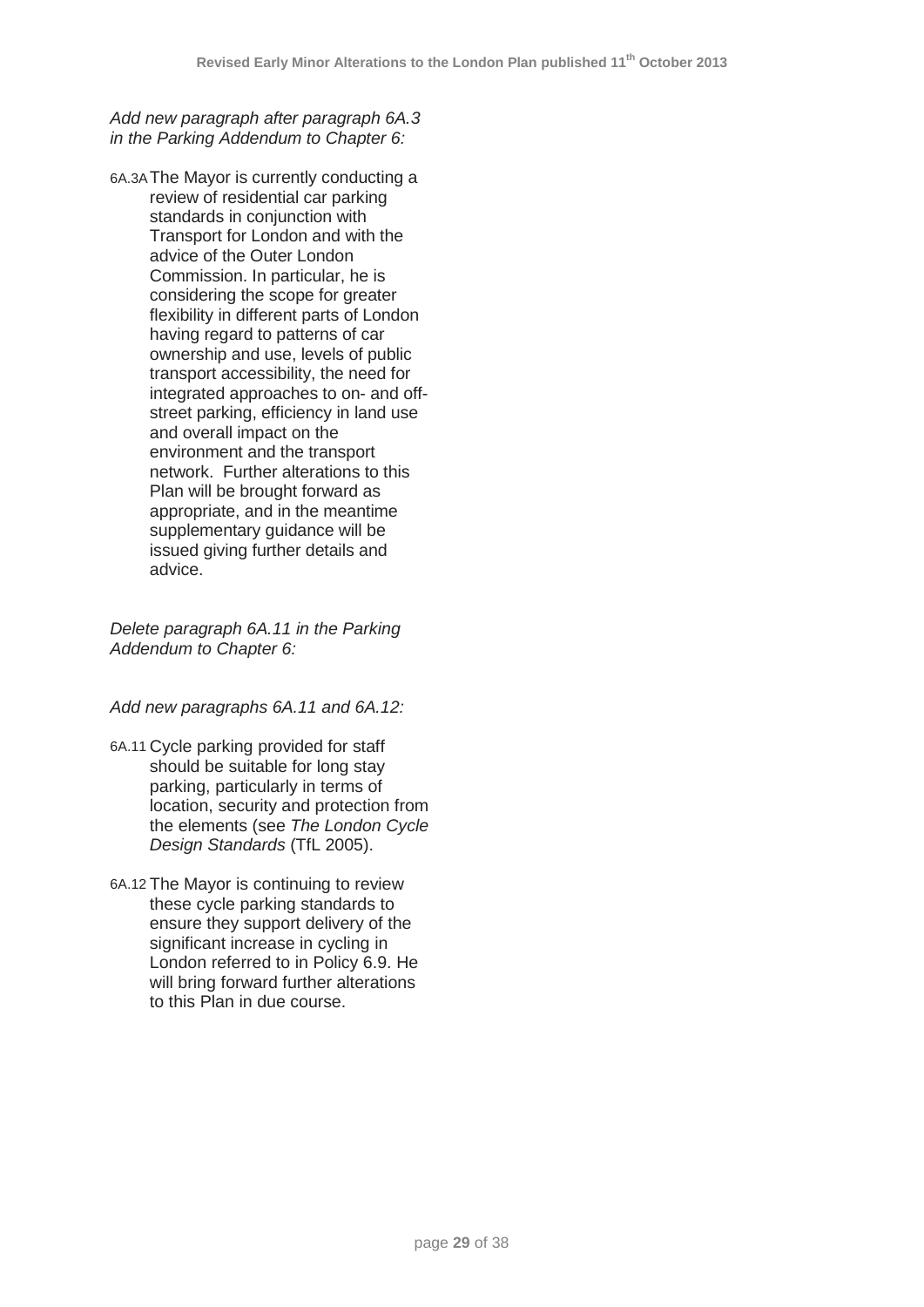# **CHAPTER SEVEN LONDON'S LIVING SPACES AND PLACES**

*Amend paragraph 7.5 supporting Policy 7.1 BUILDING LONDON'S NEIGHBOUR-HOODS AND COMMUNITIES*

7.5 Against the background of a rising number of both younger and older Londoners over the Plan period, increasing the opportunities everyone has to access and participate in their communities will help all Londoners to enjoy and feel secure in their neighbourhoods $33$ . This can be achieved by extending the inclusive design principles embedded in The Lifetime Homes standards (see Policy 3.8) to the neighbourhood level. Ensuring that families with small children, older people and disabled people can move around, enjoy and feel secure in their neighbourhoods, enables everyone to participate in, and contribute to, the life of the community. Lifetime neighbourhoods<sup>34</sup>, where access to public transport, basic amenities, local shops, cultural facilities, places to meet and relax, and green and open spaces are within easy reach of homes, and where facilities such as public toilets and seating are consciously planned into proposals at the outset, help to build cohesive, successful and sustainable communities. The NPPF has also given communities the possibility of identifying smaller-scale green spaces of particular local significance

 $\overline{a}$ 

through local and neighbourhood plans for special protection. These are to be designated Local Green Spaces and the policy applying to them will be consistent with Green Belt policy (Policy 7.16). Designation has to be consistent with the local planning of sustainable development, and complement investment in sufficient homes, jobs and other essential services (the detailed criteria for their designation are set out in the NPPF (paras. 76 and 77)). Following the NPPF, the Mayor will also consider how best to promote community-led initiatives for renewable and low carbon energy being taken forward through neighbourhood planning. The Mayor will assist boroughs and other agencies in developing lifetime neighbourhoods by providing advice and guidance in updated supplementary quidance on 'Accessible London: achieving an inclusive environment', and through the Mayor's Housing SPG and Shaping Neighbourhoods SPG. This guidance will also include information and other resources to support neighbourhood planning.

# *Amend and split paragraph 7.31 supporting Policy 7.8 HERITAGE ASSETS AND ARCHAEOLOGY*

7.31 Crucial to the preservation of this character is the careful protection and adaptive re-use of heritage buildings and their settings. Heritage assets such as conservation areas make a significant contribution to local character and should be protected from inappropriate development that is not sympathetic in terms of scale, materials, details and form. Development that affects the setting of heritage assets should be of the highest quality of architecture and design, and respond positively to local context and character outlined in the policies above.

<span id="page-29-0"></span><sup>&</sup>lt;sup>33</sup> Commission for Architecture and the Built Environment (CABE), *Inclusion by Design Equality, Diversity and the Built Environment*, November 2008

<span id="page-29-1"></span><sup>&</sup>lt;sup>34</sup> Department for Communities and Local Government (DCLG), *Lifetime Homes Lifetime Neighbourhoods: A National Strategy for Housing in an Ageing Society*, February 2008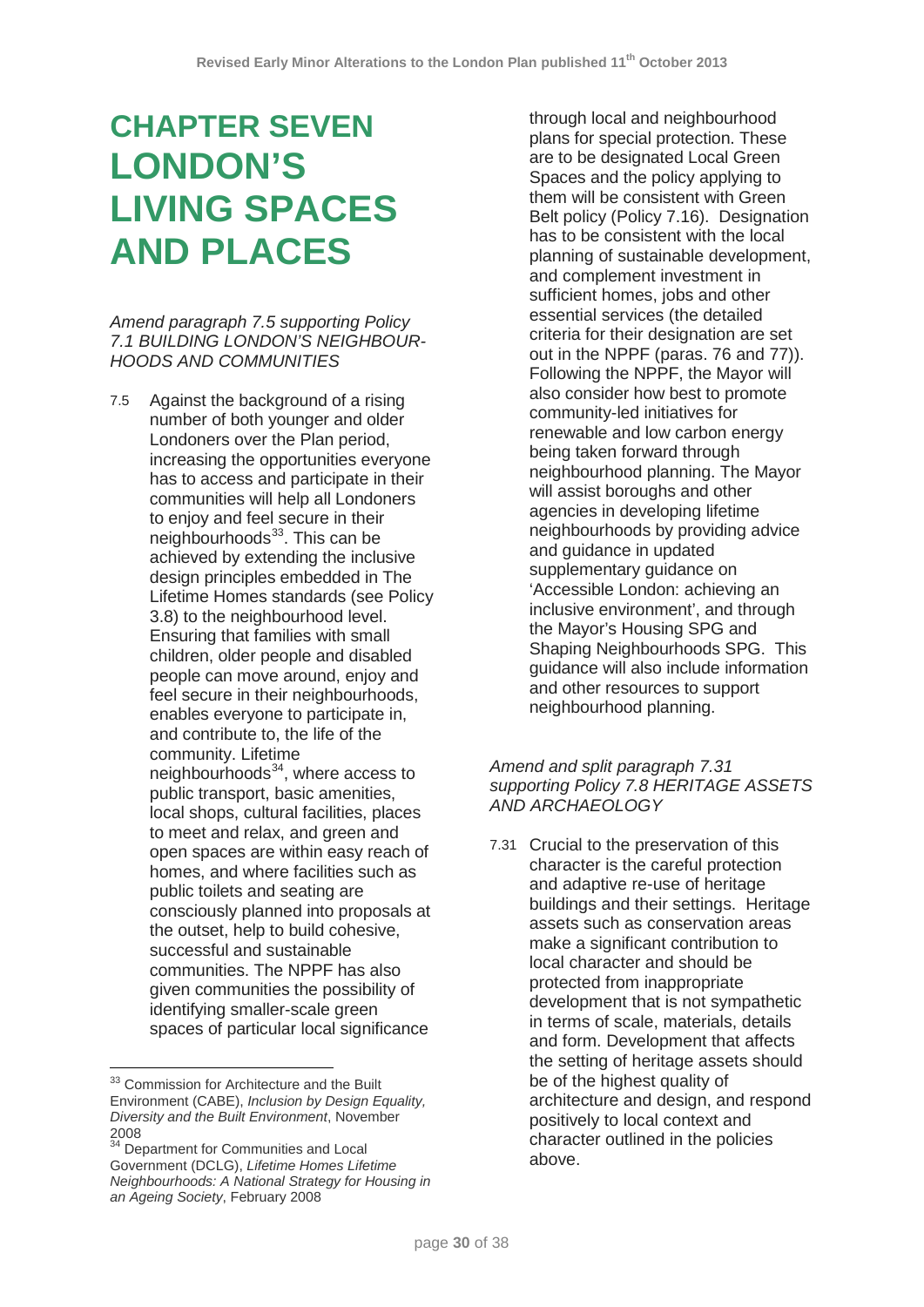- 7.31A Substantial harm to or loss of a designated heritage asset should be exceptional, with substantial harm to or loss of those assets designated of the highest significance being wholly exceptional. Where a development proposal will lead to less than substantial harm to the significance of a designated heritage asset, this harm should be weighed against the public benefits of the proposal, including securing its optimum viable use. Enabling development that would otherwise not comply with planning policies, but which would secure the future conservation of a heritage asset should be assessed to see if the benefits of departing from those policies outweigh the disbenefits.
- 7.31B When considering re-use or refurbishment of heritage assets, opportunities should be explored to identify potential modifications to reduce carbon emissions and secure sustainable development. In doing this a balanced approach should be taken, weighing the extent of the mitigation of climate change involved against potential harm to the heritage asset or its setting. Where there is evidence of deliberate neglect of and or damage to a heritage asset the deteriorated state of that asset should not be taken into account when making a decision on a development proposal.

# *Amend paragraph 7.51 supporting Policy 7.14 IMPROVING AIR QUALITY*

<span id="page-30-0"></span>7.51 Increased exposure to existing poor air quality should be minimised by avoiding introduction of potentially new sensitive receptors in locations where they will be affected by existing sources of air pollution (such as road traffic and industrial processes). Particular attention should be paid to development proposals such as housing, homes for elderly people, schools and nurseries. Where additional negative air quality impacts from a new development are identified, mitigation measures will be required to ameliorate these impacts. This approach is consistent with paragraphs 120 and 124 of the NPPF. These could include on-site measures such as design solutions, buffer zones and smarter travel measures that support and encourage sustainable travel behaviours. Where it can be clearly shown that on-site mitigation measure are impractical or inappropriate, and where measures having clearly demonstrated equivalent air quality benefits could be taken elsewhere, local planning authorities should use their planning powers to ensure this. The Mayor will produce guidance to assist boroughs in developing supplementary planning documents on air quality for boroughs to assist them in determining planning applications and identifying appropriate offsetting and mitigation measures. Developer contributions and mitigation measures should be secured through planning conditions, Section 106 agreements or the Community Infrastructure Levy, where appropriate.

# *Amend paragraph 7.52 supporting Policy 7.15 REDUCING NOISE AND ENHANCING SOUNDSCAPES*

7.52 Reducing noise pollution and protecting good soundscape quality where it exists, contributes to improving quality of life. The Mayor's published Ambient Noise Strategy<sup>[35](#page-30-0)</sup> contains policies and proposals on noise related to road and rail traffic, aircraft, water transport and industry. The GLA Act 1999 excludes some sources from the definition of 'ambient noise', such as construction and neighbour noise, where powers are held by borough councils. London Plan policies address the

<sup>35</sup> Mayor of London. *The Mayor's London Ambient Noise Strategy*. GLA 2004  $\overline{\phantom{a}}$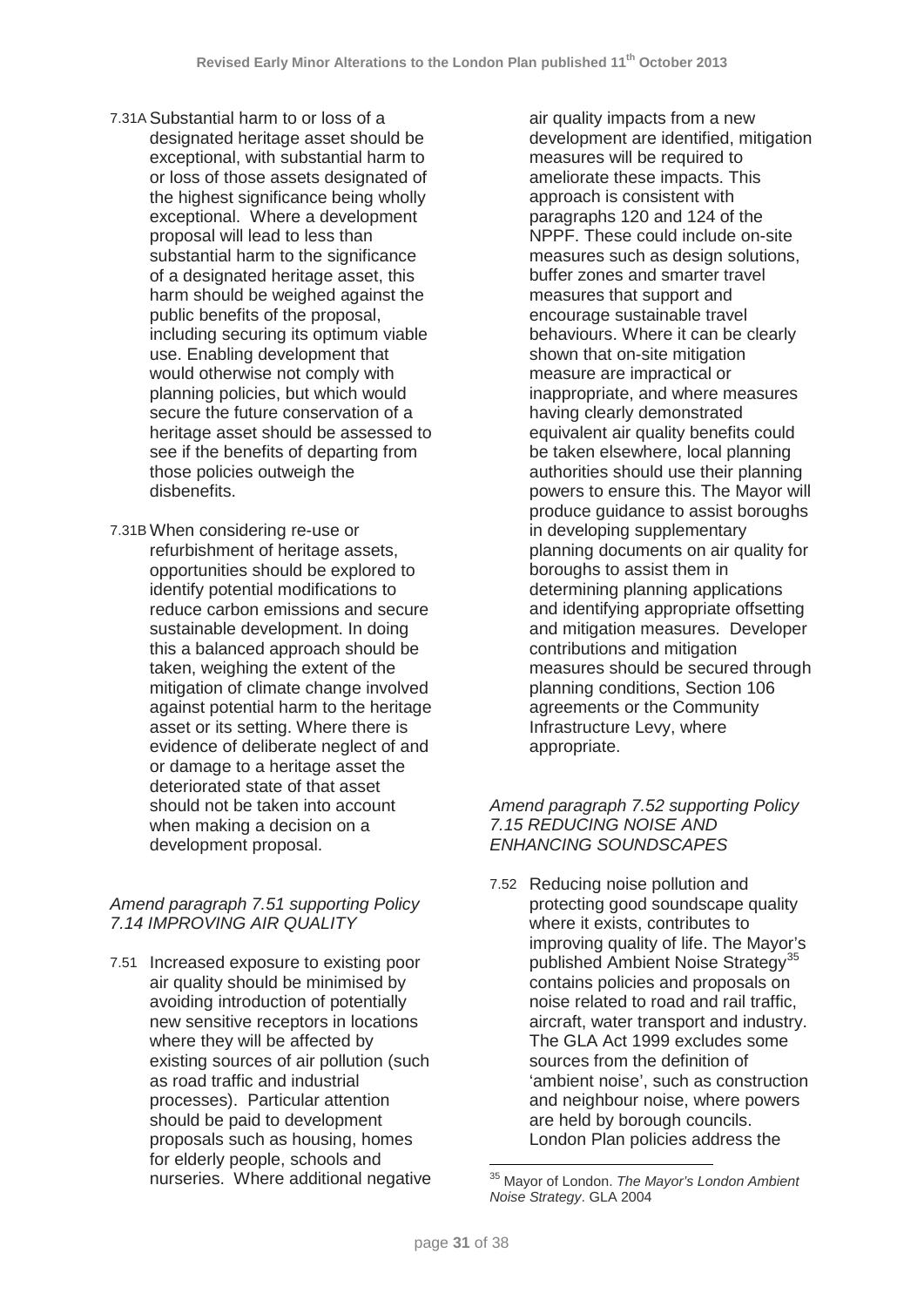spatial implications of the Ambient Noise Strategy. These policies may require further alteration depending on the spatial implications of the Noise Policy Statement for England.

# *Amend paragraph 7.55 supporting Policy 7.16 GREEN BELT*

7.55 Paragraphs 79-92 of the NPPF give clear policy guidance on the functions the Green Belt performs, its key characteristics, acceptable uses and how its boundaries should be altered, if necessary. Green Belt has an important role to play as part of London's multifunctional green infrastructure and the Mayor is keen to see improvements in its overall quality and accessibility. Such improvements are likely to help human health, biodiversity and improve overall quality of life. Positive management of the Green Belt is a key to improving its quality and hence its positive benefits for Londoners. Boroughs with landscape designations (such as AONBs) should follow the advice of NPPF paragraph 113.

# *Amend paragraph 7.56 supporting Policy 7.17 METROPOLITAN OPEN LAND*

<span id="page-31-0"></span>7.56 The policy guidance of paragraphs 79-92 of the NPPF on Green Belts applies equally to Metropolitan Open Land (MOL). MOL has an important role to play as part of London's multifunctional green infrastructure and the Mayor is keen to see improvements in its overall quality and accessibility. Such improvements are likely to help human health, biodiversity and quality of life. Development that involves the loss of MOL in return for the creation of new open space elsewhere will not be considered appropriate. Appropriate development should be limited to small scale structures to support outdoor open space uses and

minimise any adverse impact on the openness of MOL. Green chains are important to London's open space network, recreation and biodiversity. They consist of footpaths and the open spaces that they link, which are accessible to the public. The open spaces and links within a Green Chain should be designated as MOL due to their Londonwide importance.

# *Amend paragraph 7.60 supporting Policy 7.19 BIODIVERSITY AND ACCESS TO NATURE*

7.60 The Mayor's Biodiversity Strategy <sup>[36](#page-31-0)</sup>sets out criteria and procedures for identifying land of importance for London's biodiversity for protection in LDFs and identifying areas of deficiency in access to nature. Protecting the sites at all levels, serves to protect the significant areas of Biodiversity Action Plan (BAP) priority habitat in London and most priority species. However, protection of biodiversity outside designated sites will also be needed. The Mayor and the London Biodiversity Partnership have identified targets in Table 7.3 for the re-creation and restoration of priority habitats, as recommended in paragraphs 109, 114, 117 and 118 of the NPPF. Broad areas where habitat restoration and re-creation would be appropriate have been identified for each of the priority habitats. These have been prepared by Greenspace Information for Greater London on behalf of the London Biodiversity Partnership. Priority should be placed on connecting fragmented habitat and increasing the size of habitat areas to increase resilience to climate change.

*Amend paragraph 7.63 supporting Policy 7.20 GEOLOGICAL CONSERVATION*

<sup>36</sup> Mayor of London. *The Mayor's Biodiversity Strategy- connecting with Nature.* GLA 2005  $\overline{\phantom{a}}$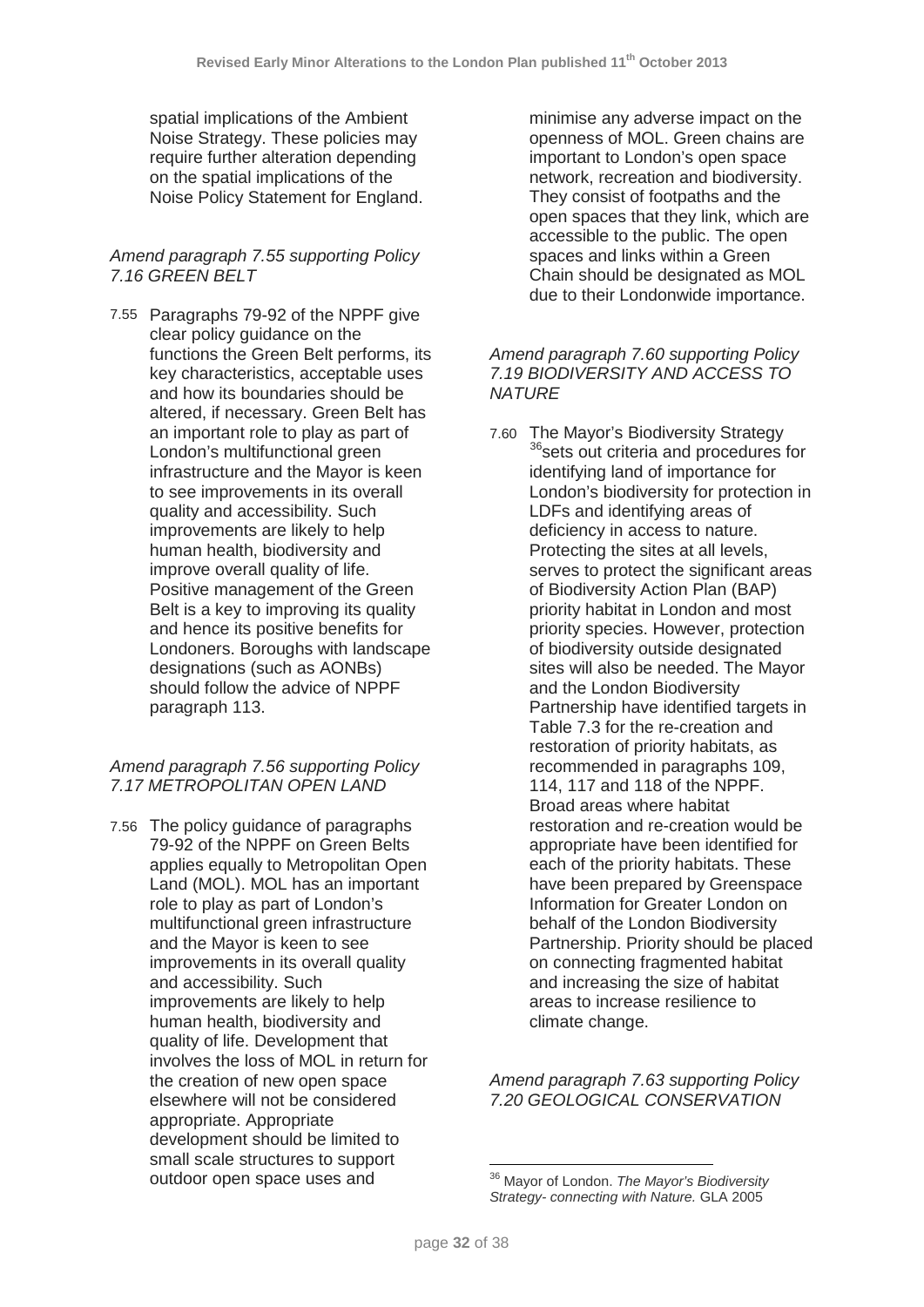7.63 New development should have regard to the conservation of geological features and should take opportunities to achieve gains for conservation through the form and design of development. Where development is proposed which would affect an identified geological site the approach should be to avoid adverse impact to the geological interest. If this is not possible, the design should seek to retain some of the geological Interest and enhance this where possible, for example by incorporating permanent sections within the design. The negative impacts of development should be minimised and any residual impacts mitigated. On behalf of the London Geodiversity Partnership, and working with Natural England, the Mayor has published *London's Foundations* as implementation guidance to advise boroughs on fulfilling their statutory duty set out in paragraphs 109 and 117 of the NPPF to protect geodiversity. The Mayor will continue to work with all relevant partners to identify regionally important geological sites.

*Amend clause C of Policy 7.21 TREES AND WOODLANDS*

# **POLICY 7.21 TREES AND WOODLANDS**

# **Strategic**

A Trees and woodlands should be protected, maintained, and enhanced, following the guidance of the London Tree and Woodland Framework (or any successor strategy). In collaboration with the Forestry Commission the Mayor will produce supplementary guidance on Tree Strategies to guide each borough's production of a Tree Strategy covering the audit, protection, planting and management of trees and woodland. This should be linked to the borough's open space strategy.

#### <span id="page-32-0"></span> **Planning decisions**

B Existing trees of value should be retained and any loss as the result of development should be replaced following the principle of 'right place, right tree'[37](#page-32-0). Wherever appropriate, the planting of additional trees should be included in new developments, particularly large-canopied species.

### **LDF preparation**

- C Boroughs should follow the advice of paragraph 118 of the NPPF to protect 'veteran' trees and ancient woodland where these are not already part of a protected site.
- D Boroughs should develop appropriate policies to implement their borough tree strategy.

*Amend clause A of Policy 7.24 BLUE RIBBON NETWORK* 

# **POLICY 7.24 BLUE RIBBON NETWORK**

# **Strategic**

A The Blue Ribbon Network is a strategically important series of linked spaces. It should contribute to the overall quality and sustainability of London by prioritizing uses of the waterspace and land alongside it safely for water related purposes, in particular for passenger and freight transport. Regard should be paid to the Thames River Basin Management Plan and the emerging marine planning regime and the Marine Policy Statement.

*Amend paragraph 7.75 supporting Policy 7.26 INCREASING THE USE OF THE BLUE RIBBON NETWORK FOR FREIGHT TRANSPORT*

7.75 Using water based transport for freight is fully in line with the NPPF.

<sup>37</sup> *London Tree and Woodland Framework.* GLA 2005  $\overline{\phantom{a}}$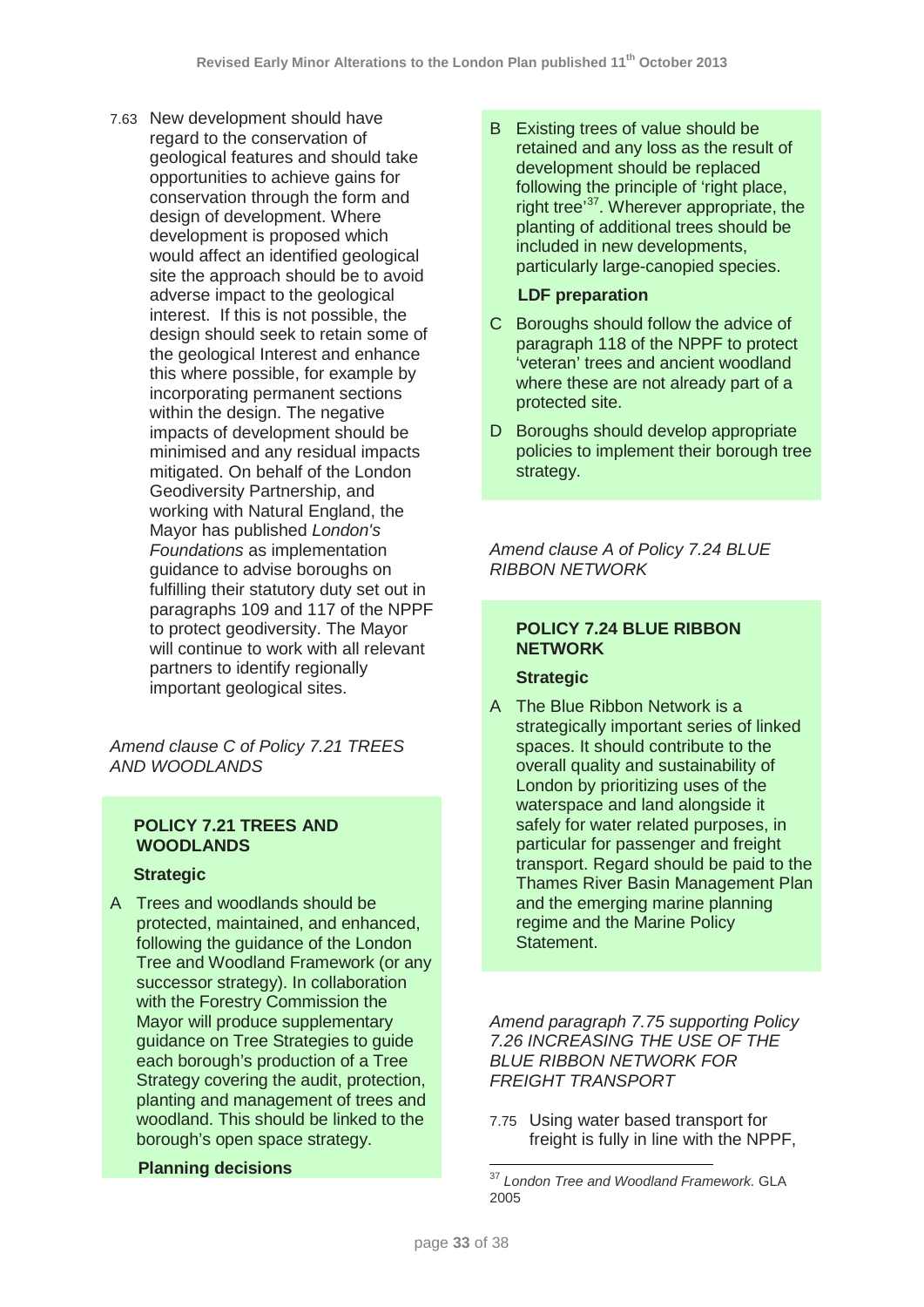in particular paragraphs 29, 30 and 41, promoting sustainable modes of transport and paragraph 143 specifically referring to the safeguarding of wharfage to facilitate minerals handling. Water transport is recognized as one of the most sustainable modes, particularly for low value, non time-critical bulk movements.

*Amend paragraph 7.80 supporting Policy 7.27 BLUE RIBBON NETWORK: SUPPORTING INFRASTRUCTURE AND RECREATIONAL USE*

7.80 In order to make the maximum use of the Blue Ribbon Network, particularly for effective transport, a range of supporting infrastructure is required. The infrastructure includes, but is not limited to; boatyards, jetties, slipways, steps and water side paths/cycleways. Their need and provision should be assessed by local authorities.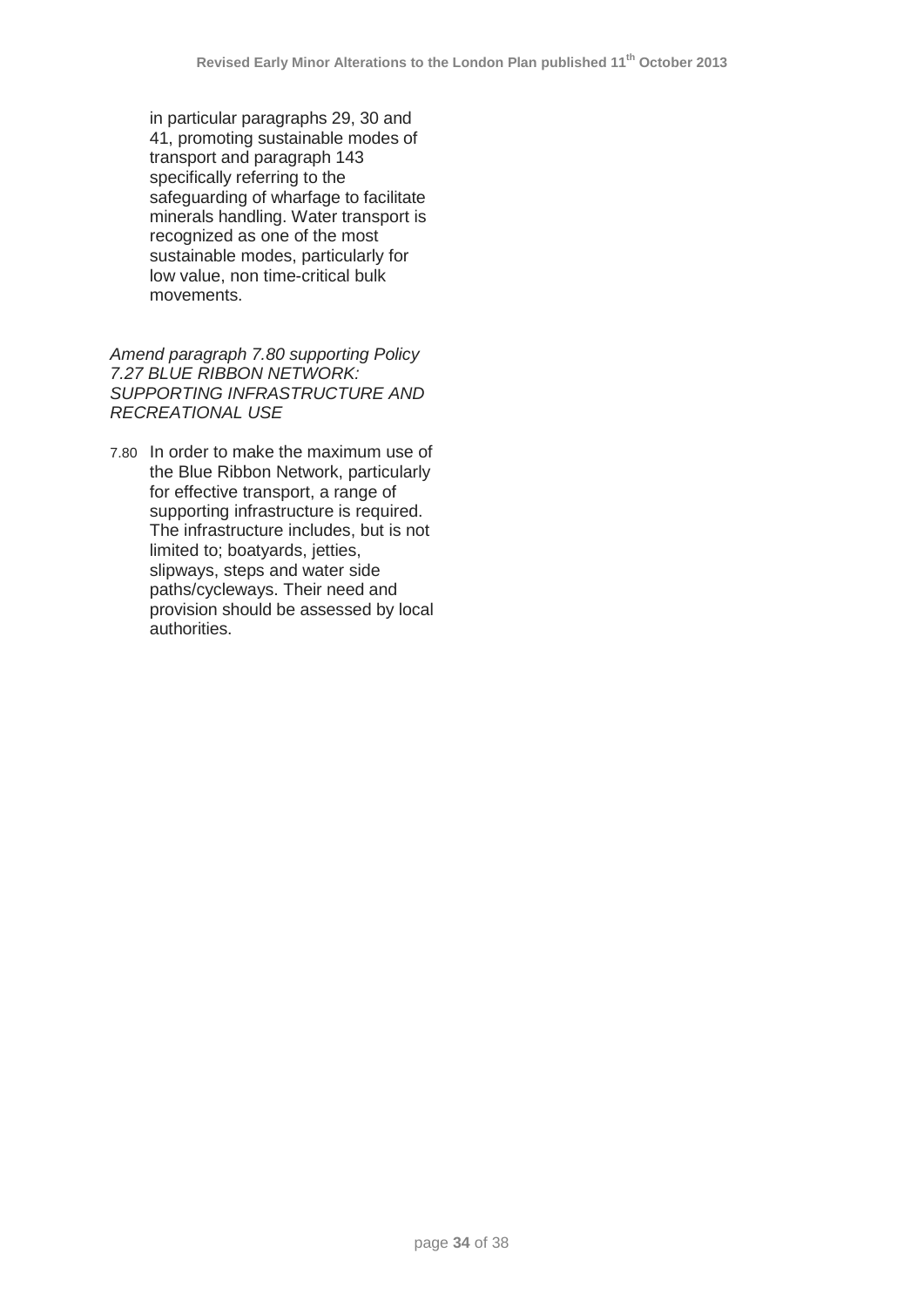# **CHAPTER EIGHT IMPLEMENTATION, MONITORING AND REVIEW**

*Amend policy clause A, and supporting paragraphs 8.11 and 8.14 of Policy 8.2 PLANNING OBLIGATIONS*

# **POLICY 8.2 PLANNING OBLIGATIONS**

# **Strategic**

A The Mayor will provide guidance for boroughs and other partners on the preparation of frameworks for negotiations on planning obligations in DPDs, reflecting the strategic priorities set out below. In particular, the Mayor wishes to develop with boroughs a voluntary systems of pooling contributions for the provision of facilities related to proposed developments that cannot be addressed through the Community Infrastructure Levy.

# **Planning decisions**

- B When considering planning applications of strategic importance, the Mayor will take into account, among other issues including economic viability of each development concerned, the existence and content of planning obligations.
- C Development proposals should address strategic as well as local priorities in planning obligations.
- D Affordable housing; supporting the funding of Crossrail where this is appropriate (see Policy 6.5); and other public transport improvements should be given the highest importance. Where it is appropriate to seek a Crossrail contribution in accordance with Policy 6.5, this should generally be given higher priority than other public transport improvements.

E Importance should also be given to tackling climate change, learning and skills, health facilities and services, childcare provisions and the provision of small shops.

# **LDF preparation**

- F Boroughs should set out a clear framework for negotiations on planning obligations in DPDs having regard to relevant legislation, central Government policy and guidance and local and strategic considerations to the effect that:
	- a It will be a material consideration whether a development makes an appropriate contribution or other provision (or some combination thereof) towards meeting the requirements made necessary by, and related to, the proposed development
	- b Negotiations should seek a contribution towards the full cost of all such provision that is fairly and reasonably related in scale and kind to the proposed development and its impact on a wider area
	- c Boroughs must refer to planning obligations that would be sought in the relevant parts of the DPDs (such as transport and housing policies).
- 8.11 Planning obligations (or 'section 106 agreements') are an important aspect of major planning applications. Their use in accordance with national guidance and legislation (particularly the Community Infrastructure Levy Regulations 2010, which sets out three tests for the proper use of planning obligations with statutory force) balances the impacts of development and enables them to be addressed. London boroughs have a range of locally based priorities to be fulfilled through planning obligations. Some boroughs have supplementary planning documents setting out these priorities and the likely scale of contributions that different types of development are likely to require.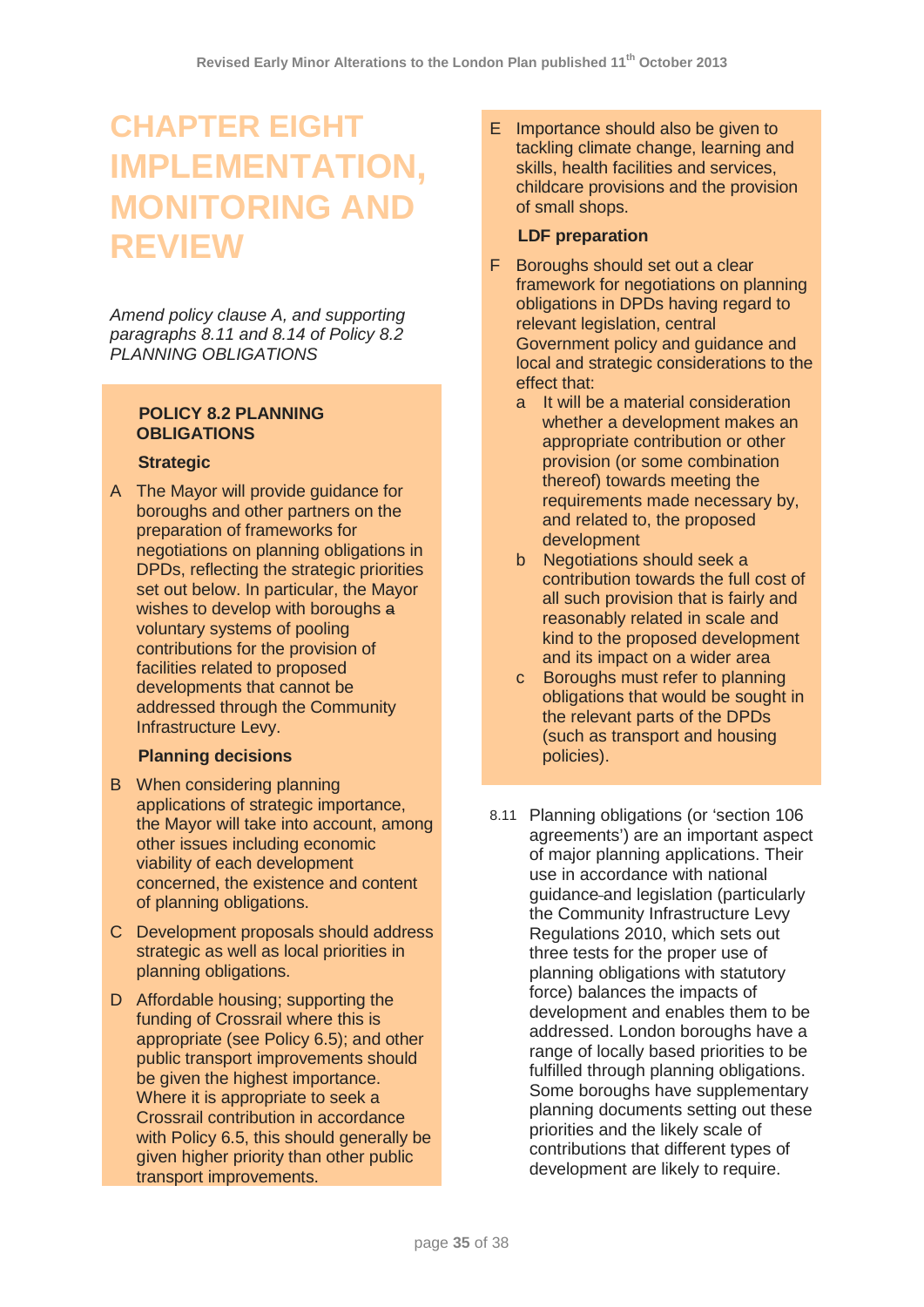8.14 The role of planning obligations will change as a result of introduction of the Community Infrastructure Levy (see below). The Government's expectation is that the Levy will be the principal means of funding infrastructure, but it is likely that planning obligations will continue to have an important role with regard to affordable housing, for impact mitigation and for items that are not infrastructure (contributions towards revenue costs, for example).

*Amend clauses B and C, and add new clause D to Policy 8.3 COMMUNITY INFRASTRUCTURE LEVY, and amend supporting paragraphs 8.15 and 8.16, adding new paragraph 8.15A*

# **POLICY 8.3 COMMUNITY INFRASTRUCTURE LEVY**

#### **Strategic**

- A The Mayor will work with Government and other stakeholders to ensure the effective development and implementation of the Community Infrastructure Levy (CIL).
- B The Mayor will keep under review the charging schedule he approved in accordance with the Community Infrastructure Levy Regulations 2010 to enable him to use the CIL to fund Crossrail, and will bring forward further proposals should that prove appropriate.
- C The Mayor will prepare guidance for boroughs and other partners setting out a clear framework for application of the CIL to ensure the costs incurred in providing the infrastructure which supports the policies in this Plan (particularly public transport – including Crossrail – see Policy 6.5) can be funded wholly or partly by those with an interest in land benefiting from the grant of planning permission.

LDF preparation

D The Mayor will work with boroughs to ensure that priorities for the application of the CIL for strategically important infrastructure are identified through the LDF process, particularly to support development of opportunity and intensification areas.

- 8.15 National Government has introduced the Community Infrastructure Levy (CIL) – a charge which local authorities (including the Mayor) can levy on most types of development to help fund infrastructure needed to support the development of an area in line with local development plans. Initially at least, the Mayor will only be able to use the CIL to support transport infrastructure (including Crossrail). The process for setting a CIL is set out in the Community Infrastructure Levy Regulations 2010 (as amended), and involves two rounds of consultation and a public examination before the charging schedule – the legal document setting a CIL for an area – can be approved. The Mayor approved his charging schedule, intended to raise £300 million towards the cost of Crossrail, as required by the Crossrail funding agreement (see Policy 6.5) in February 2012, with charging starting from 1 April. In making these proposals he had regard to the potential effect on the economic viability of development across Greater London, and the potential effect on the area's overall development. He has made clear his intention to monitor the effects of his CIL, and to conduct two-yearly formal reviews to ensure the rates and other details of his CIL remain appropriate.
- 8.15A The CIL is likely to play an important part in ensuring delivery of the infrastructure required to support London's sustainable growth. The Mayor will work closely with boroughs to ensure the CIL is applied appropriately and effectively to achieve the objectives set out in this Plan and, in particular, to support optimisation of the opportunity/ intensification areas and other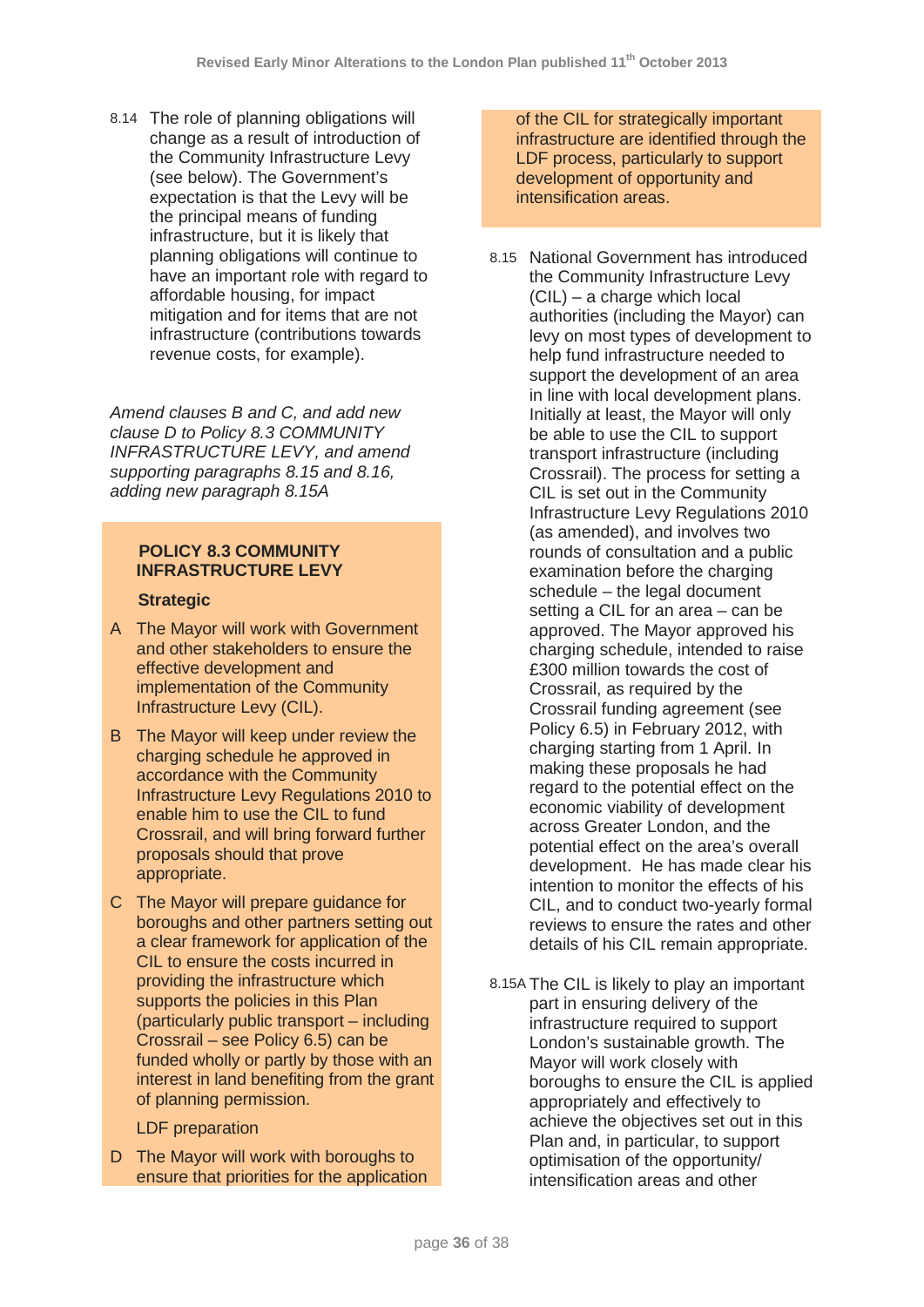strategic development opportunities identified in Chapter Two.

8.16 The introduction of the CIL will affect use of planning obligations to help fund the infrastructure. Under the CIL Regulations, obligations can continue to be used to address issues specific to particular developments; limited pooling of contributions to contribute to the costs of particular projects or types of infrastructure across not more than five individual developments is also permitted. However, it is not permitted to seek contributions through planning obligations towards infrastructure which the charging authority has indicated it will use the CIL to fund. These restrictions do not apply to contributions sought under Policy 6.5, but in putting forward his proposals for a CIL (see para. 8.15), the Mayor has sought to ensure that decisions on both the CIL charging schedule and the level of section 106 contributions for Crossrail are taken in tandem. He will also take steps to ensure that CIL payments will be offset from contributions made under Policy 6.5. Planning obligations will continue to be used to fund affordable housing and noninfrastructural items, such as revenue costs of new or enhanced bus services.